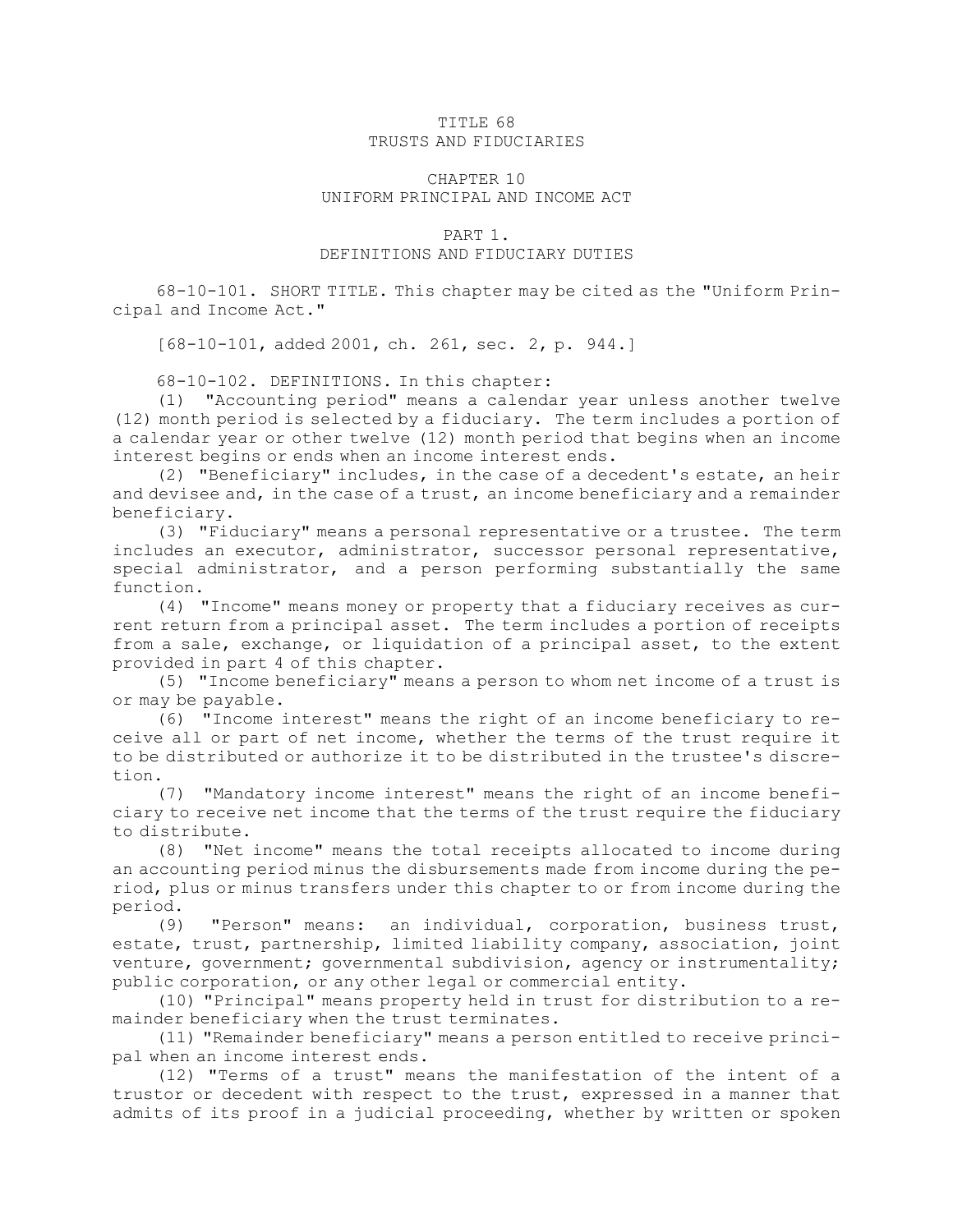words or by conduct. Nothing herein shall require <sup>a</sup> trustee to look beyond the terms of <sup>a</sup> written instrument for the manifestation of the intent of <sup>a</sup> trustor.

(13) "Trustee" includes an original, additional or successor trustee, whether or not appointed or confirmed by a court.

[68-10-102, added 2001, ch. 261, sec. 2, p. 944.]

68-10-103. FIDUCIARY DUTIES -- GENERAL PRINCIPLES. (a) In allocating receipts and disbursements to or between principal and income, and with respect to any matter within the scope of parts 2 and 3 of this chapter, <sup>a</sup> fiduciary:

(1) Shall administer <sup>a</sup> trust or estate in accordance with the terms of the trust or the will, even if there is <sup>a</sup> different provision in this chapter;

(2) May administer <sup>a</sup> trust or estate by the exercise of <sup>a</sup> discretionary power of administration given to the fiduciary by the terms of the trust or the will, even if the exercise of the power produces <sup>a</sup> result different from a result required or permitted by this chapter, and no inference that the fiduciary has improperly exercised the discretion arises from the fact that the fiduciary has made an allocation contrary to <sup>a</sup> provision of this chapter;

(3) Shall administer <sup>a</sup> trust or estate in accordance with this chapter if the terms of the trust or the will do not contain <sup>a</sup> different provision or do not give the fiduciary <sup>a</sup> discretionary power of administration; and

(4) Shall add <sup>a</sup> receipt or charge <sup>a</sup> disbursement to principal to the extent that the terms of the trust and this chapter do not provide <sup>a</sup> rule for allocating the receipt or disbursement to or between principal and income.

(b) In exercising the power to adjust under section  $68-10-104$  (a), Idaho Code, or <sup>a</sup> discretionary power of administration regarding <sup>a</sup> matter within the scope of this chapter, whether granted by the terms of <sup>a</sup> trust, <sup>a</sup> will, or this chapter, <sup>a</sup> fiduciary shall administer <sup>a</sup> trust or estate impartially, based on what is fair and reasonable to all of the beneficiaries, except to the extent that the terms of the trust or the will clearly manifest an intention that the fiduciary shall or may favor one (1) or more of the beneficiaries. <sup>A</sup> determination in accordance with this chapter is presumed to be fair and reasonable to all of the beneficiaries.

[68-10-103, added 2001, ch. 261, sec. 2, p. 945.]

68-10-104. TRUSTEE'S POWER TO ADJUST. (a) <sup>A</sup> trustee may adjust between principal and income to the extent the trustee considers necessary if the trustee invests and manages trust assets as <sup>a</sup> prudent investor in accordance with the Idaho uniform prudent investor act, the terms of the trust describe the amount that may or must be distributed to <sup>a</sup> beneficiary by referring to the trust's income, and the trustee determines, after applying the rules in section  $68-10-103$  (a), Idaho Code, that the trustee is unable to comply with section  $68-10-103$  (b), Idaho Code.

(b) In deciding whether and to what extent to exercise the power conferred by subsection (a) of this section, <sup>a</sup> trustee shall consider all factors relevant to the trust and its beneficiaries, including the following factors to the extent they are relevant: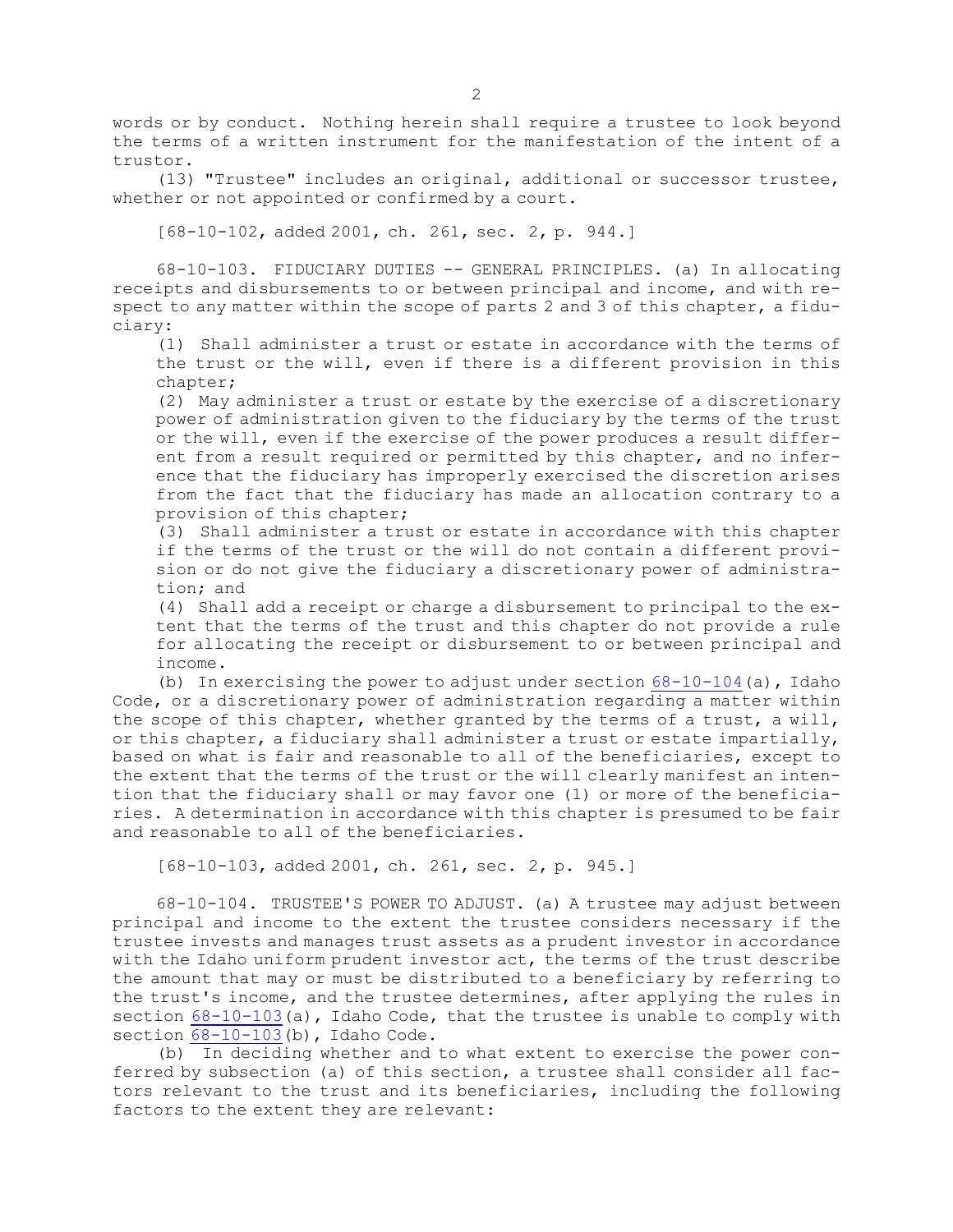(1) The nature, purpose and expected duration of the trust;

(2) The intent of the trustor;

(3) The identity and circumstances of the beneficiaries;

(4) The needs for liquidity, regularity of income and preservation and appreciation of capital;

(5) The assets held in the trust; the extent to which they consist of financial assets, interests in closely held enterprises, tangible and intangible personal property, or real property; the extent to which an asset is used by a beneficiary; and whether an asset was purchased by the trustee or received from the trustor;

(6) The net amount allocated to income under the other sections of this chapter and the increase or decrease in the value of the principal assets, which the trustee may estimate as to assets for which market values are not readily available;

(7) Whether and to what extent the terms of the trust give the trustee the power to invade principal or accumulate income or prohibit the trustee from invading principal or accumulating income, and the extent to which the trustee has exercised <sup>a</sup> power from time to time to invade principal or accumulate income;

(8) The actual and anticipated effect of economic conditions on principal and income and effects of inflation and deflation; and

(9) The anticipated tax consequences of an adjustment.

(c) <sup>A</sup> trustee may not make an adjustment:

(1) That diminishes the income interest in <sup>a</sup> trust that requires all of the income to be paid at least annually to <sup>a</sup> spouse and for which an estate tax or gift tax marital deduction would be allowed, in whole or in part, if the trustee did not have the power to make the adjustment;

(2) That reduces the actuarial value of the income interest in <sup>a</sup> trust to which <sup>a</sup> person transfers property with the intent to qualify for <sup>a</sup> gift tax exclusion;

(3) That changes the amount payable to <sup>a</sup> beneficiary as <sup>a</sup> fixed annuity or <sup>a</sup> fixed fraction of the value of the trust assets;

(4) From any amount that is permanently set aside for charitable purposes under <sup>a</sup> will or the terms of <sup>a</sup> trust unless both income and principal are so set aside;

(5) If possessing or exercising the power to make an adjustment causes an individual to be treated as the owner of all or part of the trust for income tax purposes, and the individual would not be treated as the owner if the trustee did not possess the power to make an adjustment;

(6) If possessing or exercising the power to make an adjustment causes all or part of the trust assets to be included for estate tax purposes in the estate of an individual who is the trustee or has the power to remove <sup>a</sup> trustee or appoint <sup>a</sup> trustee, or both, and the assets would not be included in the estate of the individual if the trustee did not possess the power to make an adjustment; or

(7) If the trustee is <sup>a</sup> beneficiary of the trust.

(d) If subsection (c)(5), (6) or (7) of this section applies to <sup>a</sup> trustee and there is more than one (1) trustee, <sup>a</sup> cotrustee to whom the provision does not apply may make the adjustment unless the exercise of the power by the remaining trustee or trustees is not permitted by the terms of the trust.

(e) <sup>A</sup> trustee may release the entire power conferred by subsection (a) of this section or may release only the power to adjust from income to prin-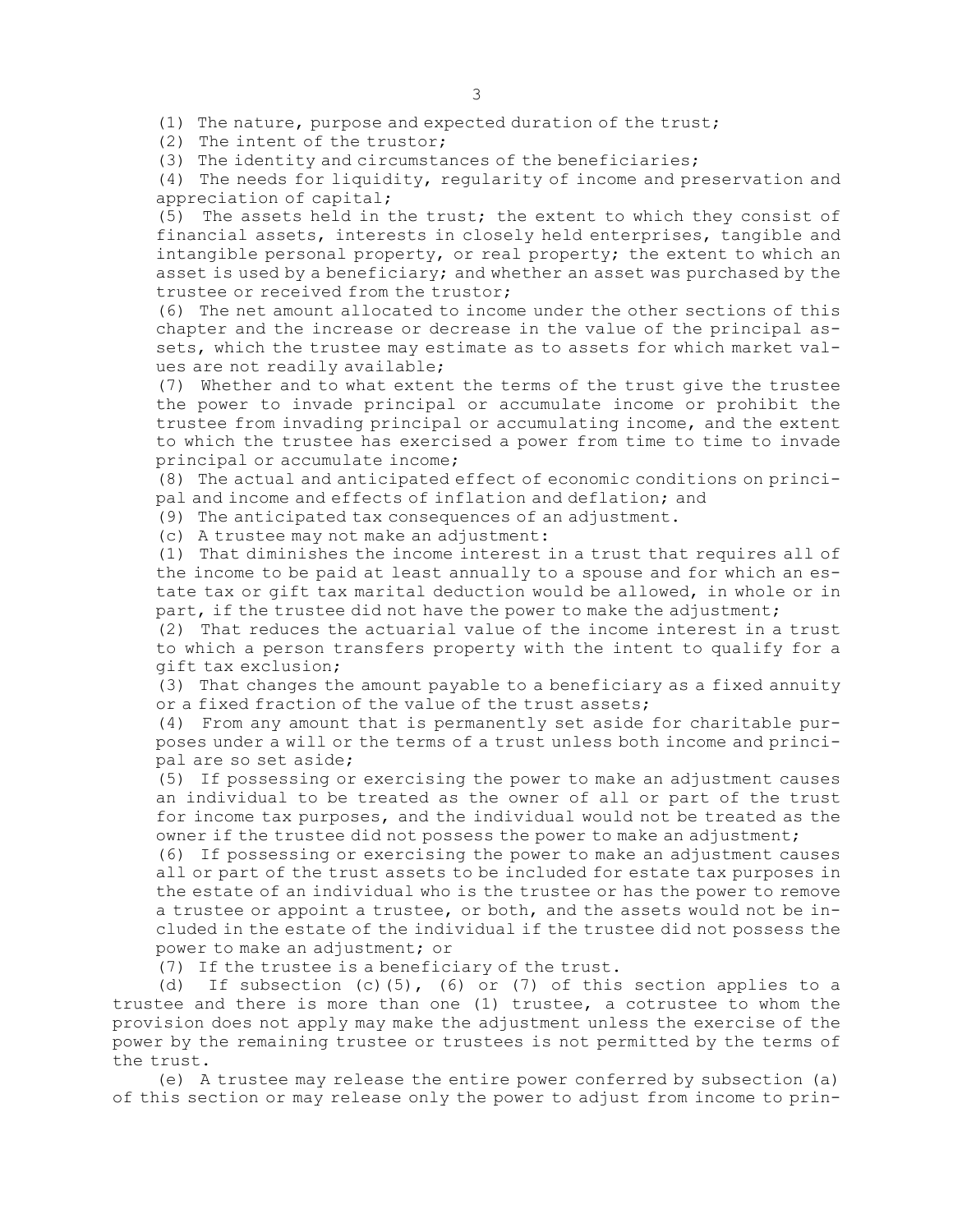cipal or the power to adjust from principal to income if the trustee is uncertain about whether possessing or exercising the power will cause <sup>a</sup> result described in subsection (c)(1) through (6) of this section or if the trustee determines that possessing or exercising the power will or may deprive the trust of <sup>a</sup> tax benefit or impose <sup>a</sup> tax burden not described in subsection (c) of this section. The release may be permanent or for <sup>a</sup> specified period, including <sup>a</sup> period measured by the life of an individual.

(f) Terms of <sup>a</sup> trust that limit the power of <sup>a</sup> trustee to make an adjustment between principal and income do not affect the application of this section unless it is clear from the terms of the trust that the terms are intended to deny the trustee the power of adjustment conferred by subsection (a) of this section.

(g) Unless <sup>a</sup> request has been made by <sup>a</sup> beneficiary that the trustee consider an adjustment, nothing in this section or in this chapter is intended to create or imply <sup>a</sup> duty to make an adjustment, and <sup>a</sup> trustee is not liable for not considering whether to make an adjustment or for choosing not to make an adjustment.

[68-10-104, added 2001, ch. 261, sec. 2, p. 946.]

68-10-105. NOTICE OF PROPOSED ACTION. (a) <sup>A</sup> trustee may give <sup>a</sup> notice of proposed action regarding <sup>a</sup> matter governed by this chapter as provided in this section. For the purpose of this section, <sup>a</sup> proposed action includes <sup>a</sup> course of action and <sup>a</sup> decision not to take action.

(b) The trustee shall mail notice of the proposed action to all adult beneficiaries who are receiving, or are entitled to receive, income under the trust or to receive <sup>a</sup> distribution of principal if the trust were terminated at the time the notice is given. If all beneficiaries of the trust are incapacitated persons, then notice shall be mailed to each of the incapacitated person's guardians or conservators who are appointed in accordance with [chapter](https://legislature.idaho.gov/statutesrules/idstat/Title15/T15CH5) 5, title 15, Idaho Code.

(c) Notice of proposed action need not be given to any person who consents in writing to the proposed action. The consent may be executed at any time before or after the proposed action is taken.

(d) The notice of proposed action shall state that it is given pursuant to this section and shall include all of the following:

(1) The name and mailing address of the trustee;

(2) <sup>A</sup> copy of the trust instrument, if any;

(3) <sup>A</sup> description of the action proposed to be taken and an explanation of the reasons for the action;

(4) The time within which objections to the proposed action can be made, which shall be at least thirty (30) days from the mailing of the notice of proposed action;

(5) The date on or after which the proposed action may be taken or is effective;

(6) <sup>A</sup> statement that the recipient may petition for <sup>a</sup> judicial determination of the proposed action;

(7) <sup>A</sup> form on which consent or objection to the proposed action may be indicated.

(e) <sup>A</sup> beneficiary may object or consent to the proposed action by mailing <sup>a</sup> written objection or consent to the trustee at the address stated in the notice of proposed action within the time period specified in the notice of proposed action.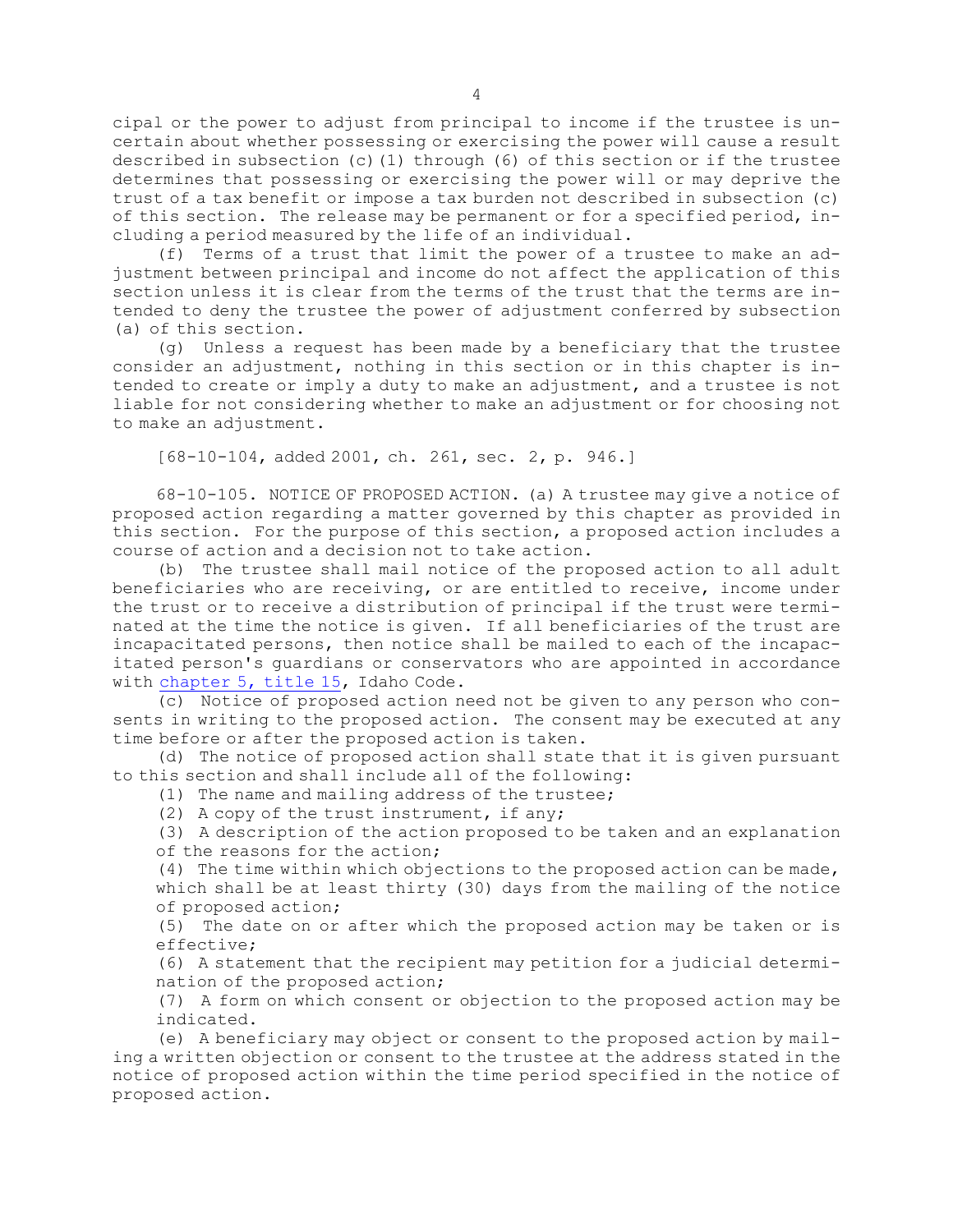(f) <sup>A</sup> trustee is not liable to <sup>a</sup> beneficiary for an action regarding <sup>a</sup> matter governed by this chapter if the trustee does not receive <sup>a</sup> written objection to the proposed action from the beneficiary within the applicable period and the other requirements of this section are satisfied. If no beneficiary entitled to notice objects under this section, the trustee is not liable to any current or future beneficiary with respect to the proposed action.

(g) If the trustee receives <sup>a</sup> written objection within the applicable period, either the trustee or <sup>a</sup> beneficiary may petition the court to have the proposed action taken as proposed, taken with modifications, or denied. In the proceeding, <sup>a</sup> beneficiary objecting to the proposed action has the burden of proving that the trustee's proposed action should not be taken. <sup>A</sup> beneficiary who has not objected is not estopped from opposing the proposed action in the proceeding. If the trustee decides not to implement the proposed action, the trustee shall notify the beneficiaries of the decision not to take the action and the reasons for the decision, and the trustee's decision not to implement the proposed action does not itself give rise to liability to any current or future beneficiary. <sup>A</sup> beneficiary may petition the court to have the action taken, and has the burden of proving that it should be taken.

[68-10-105, added 2001, ch. 261, sec. 2, p. 947.]

#### PART 2.

# DECEDENT'S ESTATE OR TERMINATING INCOME INTEREST

68-10-201. DETERMINATION AND DISTRIBUTION OF NET INCOME. After a decedent dies, in the case of an estate, or after an income interest in <sup>a</sup> trust ends, the following rules apply:

(1) <sup>A</sup> fiduciary of an estate or of <sup>a</sup> terminating income interest shall determine the amount of net income and net principal receipts received from property specifically given to <sup>a</sup> beneficiary under the rules in parts 3 through 5 of this chapter which apply to trustees and the rules in subsection (5) of this section. The fiduciary shall distribute the net income and net principal receipts to the beneficiary who is to receive the specific property.

(2) <sup>A</sup> fiduciary shall determine the remaining net income of <sup>a</sup> decedent's estate or <sup>a</sup> terminating income interest under the rules in parts 3 through 5 of this chapter which apply to trustees and by:

(A) Including in net income all income from property used to discharge liabilities;

(B) Paying from income or principal, in the fiduciary's discretion, fees of attorneys, accountants and fiduciaries; court costs and other expenses of administration; and interest on death taxes, but the fiduciary may pay those expenses from income of property passing to <sup>a</sup> trust for which the fiduciary claims an estate tax marital or charitable deduction only to the extent that the payment of those expenses from income will not cause the reduction or loss of the deduction; and

(C) Paying from principal all other disbursements made or incurred in connection with the settlement of <sup>a</sup> decedent's estate or the winding up of <sup>a</sup> terminating income interest, including debts, funeral expenses, disposition of remains, and death taxes and related penalties that are apportioned to the estate or terminating income interest by the will, the terms of the trust, or applicable law.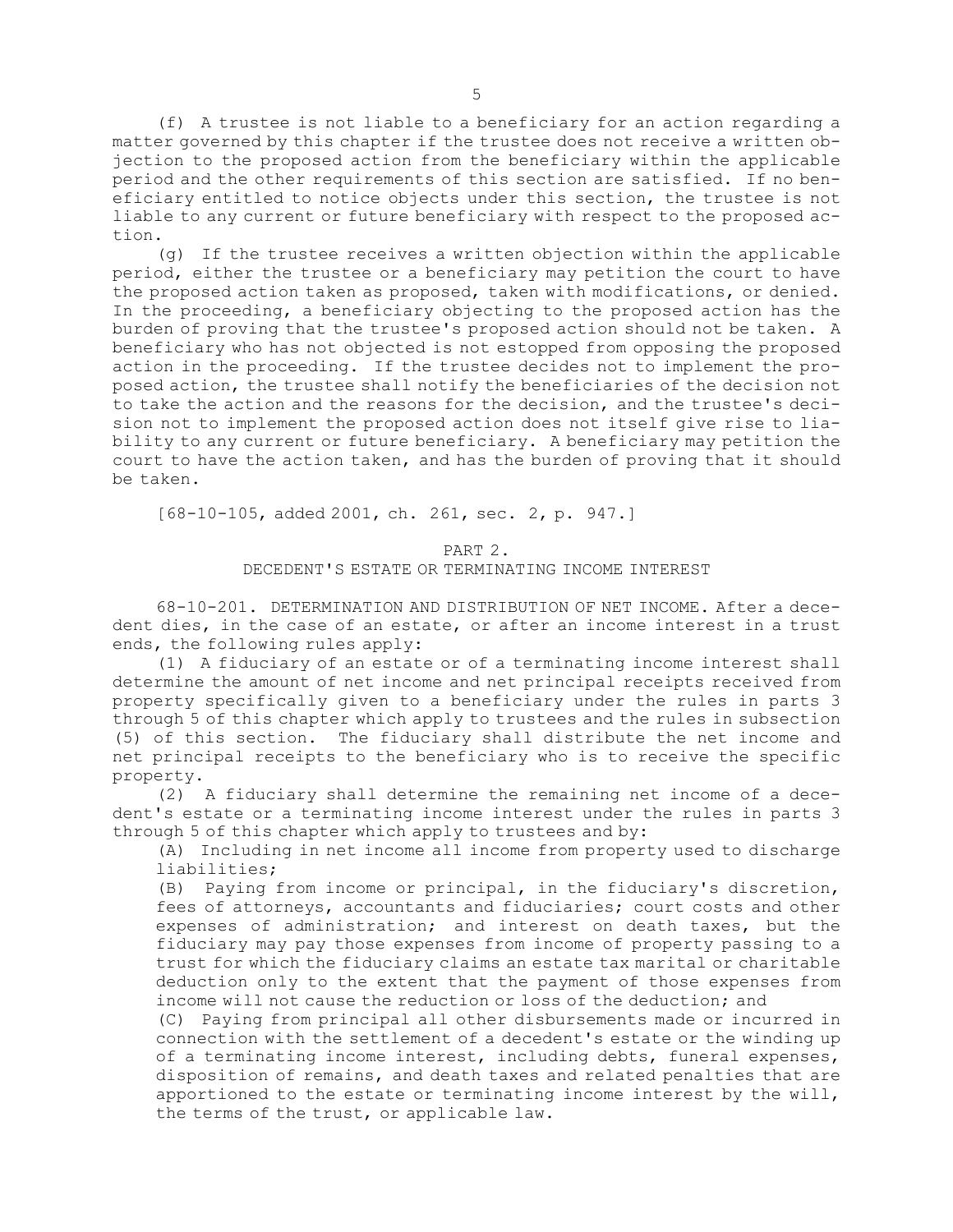(3) <sup>A</sup> fiduciary shall distribute to <sup>a</sup> beneficiary who receives <sup>a</sup> pecuniary amount outright the interest or any other amount provided by the will, the terms of the trust, or applicable law from net income determined under subsection (2) of this section or from principal to the extent that net income is insufficient. If <sup>a</sup> beneficiary is to receive <sup>a</sup> pecuniary amount outright from <sup>a</sup> trust after an income interest ends and no interest or other amount is provided for by the terms of the trust or applicable law, the fiduciary shall distribute the interest or other amount to which the beneficiary would be entitled under applicable law if the pecuniary amount were required to be paid under <sup>a</sup> will.

(4) <sup>A</sup> fiduciary shall distribute the net income remaining after distributions required by subsection (3) of this section in the manner described in section [68-10-202](https://legislature.idaho.gov/statutesrules/idstat/Title68/T68CH10/SECT68-10-202), Idaho Code, to all other beneficiaries, including <sup>a</sup> beneficiary who receives <sup>a</sup> pecuniary amount in trust, even if the beneficiary holds an unqualified power to withdraw assets from the trust or other presently exercisable general power of appointment over the trust.

(5) <sup>A</sup> fiduciary may not reduce principal or income receipts from property described in subsection (1) of this section because of <sup>a</sup> payment de-scribed in section [68-10-501](https://legislature.idaho.gov/statutesrules/idstat/Title68/T68CH10/SECT68-10-501) or [68-10-502](https://legislature.idaho.gov/statutesrules/idstat/Title68/T68CH10/SECT68-10-502), Idaho Code, to the extent that the will, the terms of the trust, or applicable law requires the fiduciary to make the payment from assets other than the property or to the extent that the fiduciary recovers or expects to recover the payment from <sup>a</sup> third party. The net income and principal receipts from the property are determined by including all of the amounts the fiduciary receives or pays with respect to the property, whether those amounts accrued or became due before, on, or after the date of <sup>a</sup> decedent's death or an income interest's terminating event, and by making <sup>a</sup> reasonable provision for amounts that the fiduciary believes the estate or terminating income interest may become obligated to pay after the property is distributed.

[68-10-201, added 2001, ch. 261, sec. 2, p. 948; am. 2016, ch. 262, sec. 6, p. 684.]

68-10-202. DISTRIBUTION TO RESIDUARY AND REMAINDER BENEFICIARIES. (a) Each beneficiary described in section [68-10-201](https://legislature.idaho.gov/statutesrules/idstat/Title68/T68CH10/SECT68-10-201)(4), Idaho Code, is entitled to receive <sup>a</sup> portion of the net income equal to the beneficiary's fractional interest in undistributed principal assets, using values as of the distribution date. If <sup>a</sup> fiduciary makes more than one (1) distribution of assets to beneficiaries to whom this section applies, each beneficiary, including one who does not receive part of the distribution, is entitled, as of each distribution date, to the net income the fiduciary has received after the date of death or terminating event or earlier distribution date but has not distributed as of the current distribution date.

(b) In determining <sup>a</sup> beneficiary's share of net income, the following rules apply:

(1) The beneficiary is entitled to receive <sup>a</sup> portion of the net income equal to the beneficiary's fractional interest in the undistributed principal assets immediately before the distribution date, including assets that later may be sold to meet principal obligations.

(2) The beneficiary's fractional interest in the undistributed principal assets must be calculated without regard to property specifically given to <sup>a</sup> beneficiary and property required to pay pecuniary amounts not in trust.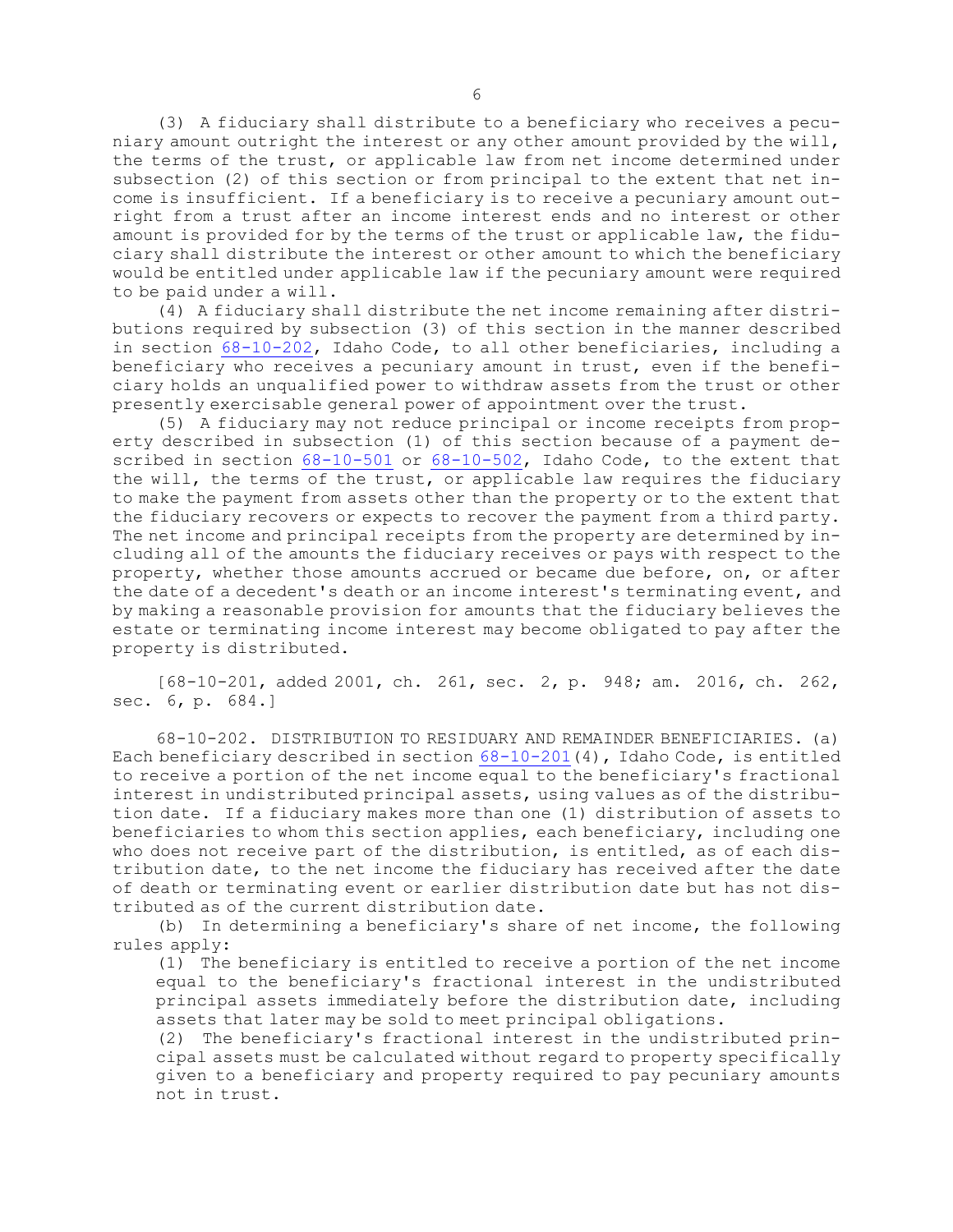(3) The beneficiary's fractional interest in the undistributed principal assets must be calculated on the basis of the aggregate value of those assets as of the distribution date without reducing the value by any unpaid principal obligation.

(4) The distribution date for purposes of this section may be the date as of which the fiduciary calculates the value of the assets if that date is reasonably near the date on which assets are actually distributed.

(c) If <sup>a</sup> fiduciary does not distribute all of the collected but undistributed net income to each person as of <sup>a</sup> distribution date, the fiduciary shall maintain appropriate records showing the interest of each beneficiary in that net income.

(d) <sup>A</sup> fiduciary may apply the rules in this section, to the extent that the fiduciary considers it appropriate, to net gain or loss realized after the date of death or terminating event or earlier distribution date from the disposition of <sup>a</sup> principal asset if this section applies to the income from the asset.

[68-10-202, added 2001, ch. 261, sec. 2, p. 950.]

### PART 3.

# APPORTIONMENT AT BEGINNING AND END OF INCOME INTEREST

68-10-301. WHEN RIGHT TO INCOME BEGINS AND ENDS. (a) An income beneficiary is entitled to net income from the date on which the income interest begins. An income interest begins on the date specified in the terms of the trust or, if no date is specified, on the date an asset becomes subject to <sup>a</sup> trust or successive income interest.

(b) An asset becomes subject to <sup>a</sup> trust:

(1) On the date it is transferred to the trust in the case of an asset that is transferred to <sup>a</sup> trust during the transferor's life;

(2) On the date of <sup>a</sup> testator's death in the case of an asset that becomes subject to <sup>a</sup> trust by reason of <sup>a</sup> will, even if there is an intervening period of administration of the testator's estate; or

(3) On the date of an individual's death in the case of an asset that is transferred to <sup>a</sup> fiduciary by <sup>a</sup> third party because of the individual's death.

(c) An asset becomes subject to <sup>a</sup> successive income interest on the day after the preceding income interest ends, as determined under subsection (d) of this section, even if there is an intervening period of administration to wind up the preceding income interest.

(d) An income interest ends on the day before an income beneficiary dies or another terminating event occurs, or on the last day of <sup>a</sup> period during which there is no beneficiary to whom <sup>a</sup> trustee may distribute income.

[68-10-301, added 2001, ch. 261, sec. 2, p. 950.]

68-10-302. APPORTIONMENT OF RECEIPTS AND DISBURSEMENTS WHEN DECEDENT DIES OR INCOME INTEREST BEGINS. (a) A trustee shall allocate an income receipt or disbursement other than one to which section  $68-10-201(1)$  $68-10-201(1)$ , Idaho Code, applies to principal if its due date occurs before <sup>a</sup> decedent dies in the case of an estate or before an income interest begins in the case of <sup>a</sup> trust or successive income interest.

(b) <sup>A</sup> trustee shall allocate an income receipt or disbursement to income if its due date occurs on or after the date on which <sup>a</sup> decedent dies or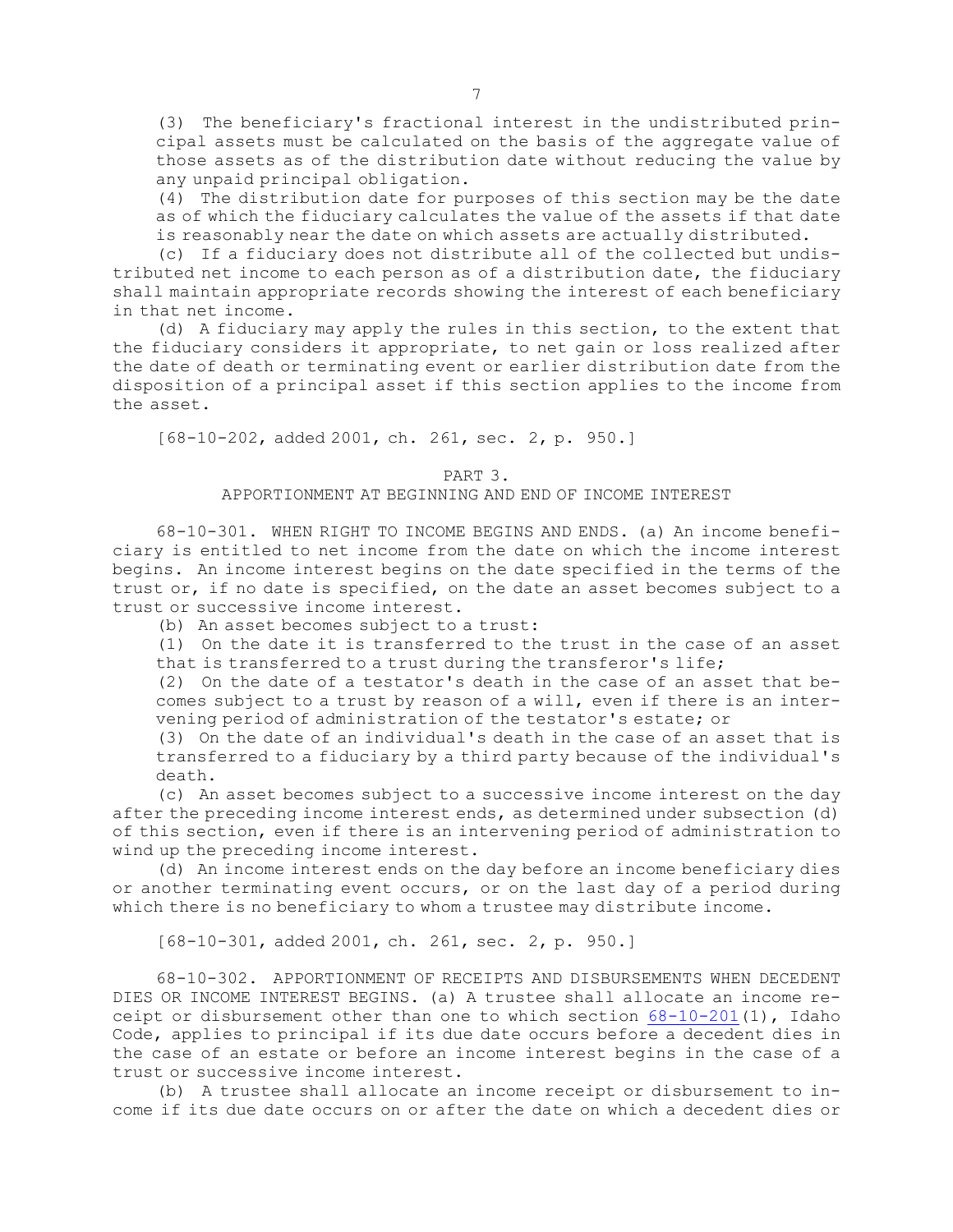an income interest begins and it is <sup>a</sup> periodic due date. An income receipt or disbursement must be treated as accruing from day to day if its due date is not periodic or it has no due date. The portion of the receipt or disbursement accruing before the date on which <sup>a</sup> decedent dies or an income interest begins must be allocated to principal and the balance must be allocated to income.

(c) An item of income or an obligation is due on the date the payer is required to make <sup>a</sup> payment. If <sup>a</sup> payment date is not stated, there is no due date for the purposes of this chapter. Distributions to shareholders or other owners from an entity to which section [68-10-401](https://legislature.idaho.gov/statutesrules/idstat/Title68/T68CH10/SECT68-10-401), Idaho Code, applies are deemed to be due on the date fixed by the entity for determining who is entitled to receive the distribution or, if no date is fixed, on the declaration date for the distribution. <sup>A</sup> due date is periodic for receipts or disbursements that must be paid at regular intervals under <sup>a</sup> lease or an obligation to pay interest or if an entity customarily makes distributions at regular intervals.

[68-10-302, added 2001, ch. 261, sec. 2, p. 951.]

68-10-303. APPORTIONMENT WHEN INCOME INTEREST ENDS. (a) In this section, "undistributed income" means net income received before the date on which an income interest ends. The term does not include an item of income or expense that is due or accrued or net income that has been added or is required to be added to principal under the terms of the trust.

(b) When <sup>a</sup> mandatory income interest ends, the trustee shall pay to <sup>a</sup> mandatory income beneficiary who survives that date, or the estate of <sup>a</sup> deceased mandatory income beneficiary whose death causes the interest to end, the beneficiary's share of the undistributed income that is not disposed of under the terms of the trust unless the beneficiary has an unqualified power to revoke more than five percent (5%) of the trust immediately before the income interest ends. In the latter case, the undistributed income from the portion of the trust that may be revoked must be added to principal.

(c) When <sup>a</sup> trustee's obligation to pay <sup>a</sup> fixed annuity or <sup>a</sup> fixed fraction of the value of the trust's assets ends, the trustee shall prorate the final payment if and to the extent required by applicable law to accomplish <sup>a</sup> purpose of the trust or its trustor relating to income, gift, estate, or other tax requirements.

[68-10-303, added 2001, ch. 261, sec. 2, p. 951.]

### PART 4.

### ALLOCATION OF RECEIPTS DURING ADMINISTRATION OF TRUST

68-10-401. CHARACTER OF RECEIPTS. (a) In this section, "entity" means <sup>a</sup> corporation, partnership, limited liability company, regulated investment company, real estate investment trust, common trust fund, or any other organization in which <sup>a</sup> trustee has an interest other than <sup>a</sup> trust or estate to which section [68-10-402](https://legislature.idaho.gov/statutesrules/idstat/Title68/T68CH10/SECT68-10-402), Idaho Code, applies, <sup>a</sup> business or activity to which section  $68-10-413$ , Idaho Code, applies, or an asset-backed security to which section [68-10-415](https://legislature.idaho.gov/statutesrules/idstat/Title68/T68CH10/SECT68-10-415), Idaho Code, applies.

(b) Except as otherwise provided in this section, <sup>a</sup> trustee shall allocate to income money received from an entity.

(c) <sup>A</sup> trustee shall allocate the following receipts from an entity to principal: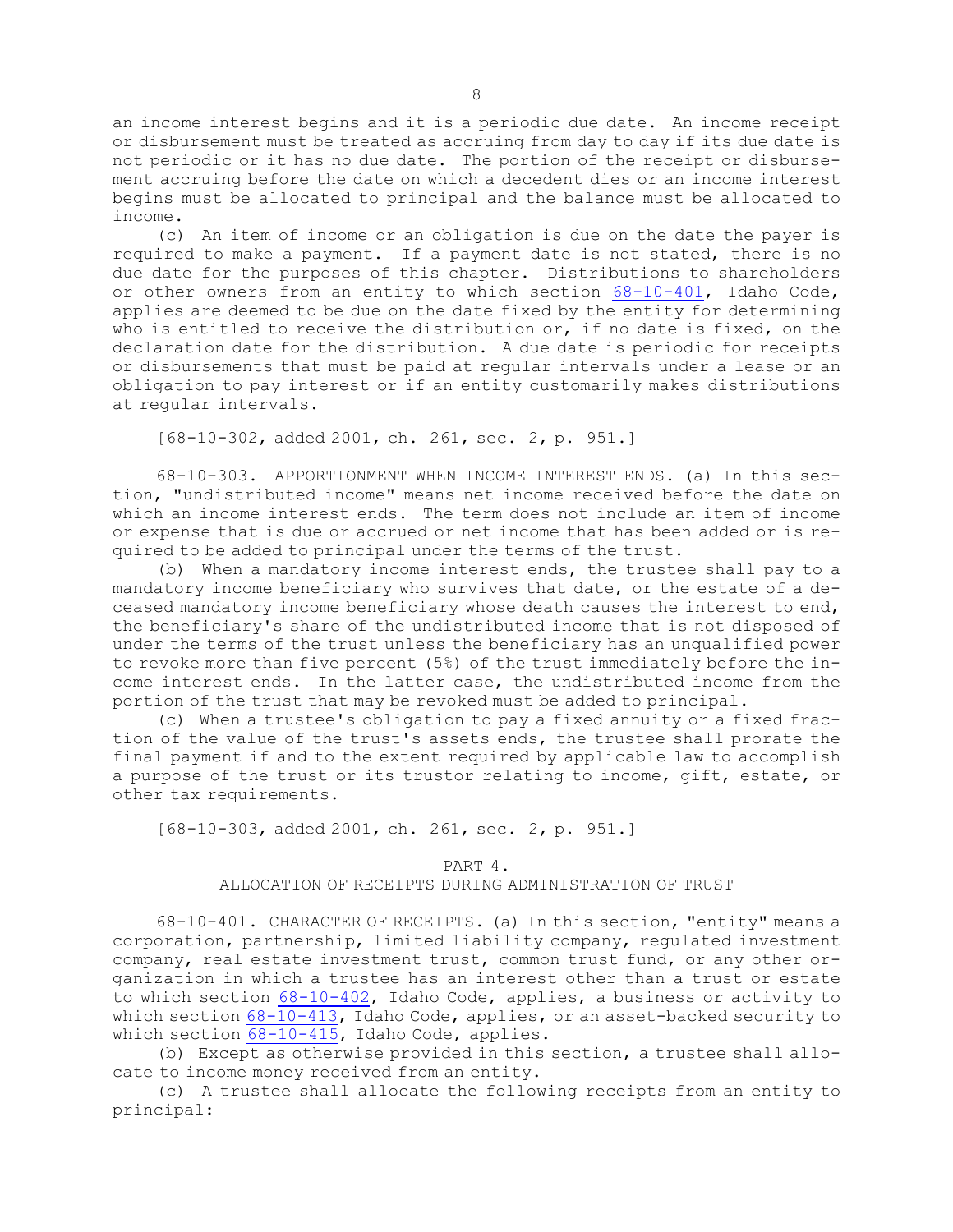(1) Property other than money;

(2) Money received in one (1) distribution or <sup>a</sup> series of related distributions in exchange for part or all of <sup>a</sup> trust's interest in the entity;

(3) Money received in total or partial liquidation of the entity; and

(4) Money received from an entity that is <sup>a</sup> regulated investment company or <sup>a</sup> real estate investment trust if the money distributed is <sup>a</sup> capital gain dividend for federal income tax purposes.

(d) Money is received in partial liquidation:

(1) To the extent that the entity, at or near the time of <sup>a</sup> distribution, indicates that it is <sup>a</sup> distribution in partial liquidation; or

(2) If the total amount of money and property received in <sup>a</sup> distribution or series of related distributions is greater than twenty percent (20%) of the entity's gross assets, as shown by the entity's year-end financial statements immediately preceding the initial receipt.

(e) Money is not received in partial liquidation, nor may it be taken into account under subsection  $(d)$  (2) of this section, to the extent that it does not exceed the amount of income tax that <sup>a</sup> trustee or beneficiary must pay on taxable income of the entity that distributes the money.

(f) <sup>A</sup> trustee may rely upon <sup>a</sup> statement made by an entity about the source or character of <sup>a</sup> distribution if the statement is made at or near the time of distribution by the entity's board of directors or other person or group of persons authorized to exercise powers to pay money or transfer property comparable to those of <sup>a</sup> corporation's board of directors.

[68-10-401, added 2001, ch. 261, sec. 2, p. 952.]

68-10-402. DISTRIBUTION FROM TRUST OR ESTATE. A trustee shall allocate to income an amount received as <sup>a</sup> distribution of income from <sup>a</sup> trust or an estate in which the trust has an interest other than <sup>a</sup> purchased interest, and shall allocate to principal an amount received as <sup>a</sup> distribution of principal from such <sup>a</sup> trust or estate. If <sup>a</sup> trustee purchases an interest in <sup>a</sup> trust that is an investment entity, or <sup>a</sup> decedent or donor transfers an interest in such <sup>a</sup> trust to <sup>a</sup> trustee, section [68-10-401](https://legislature.idaho.gov/statutesrules/idstat/Title68/T68CH10/SECT68-10-401) or [68-10-415](https://legislature.idaho.gov/statutesrules/idstat/Title68/T68CH10/SECT68-10-415), Idaho Code, applies to <sup>a</sup> receipt from the trust.

[68-10-402, added 2001, ch. 261, sec. 2, p. 953.]

68-10-403. BUSINESS AND OTHER ACTIVITIES CONDUCTED BY TRUSTEE. (a) If <sup>a</sup> trustee who conducts <sup>a</sup> business or other activity determines that it is in the best interest of all the beneficiaries to account separately for the business or activity instead of accounting for it as part of the trust's general accounting records, the trustee may maintain separate accounting records for its transactions, whether or not its assets are segregated from other trust assets.

(b) <sup>A</sup> trustee who accounts separately for <sup>a</sup> business or other activity may determine the extent to which its net cash receipts must be retained for working capital, the acquisition or replacement of fixed assets, and other reasonably foreseeable needs of the business or activity, and the extent to which the remaining net cash receipts are accounted for as principal or income in the trust's general accounting records. If <sup>a</sup> trustee sells assets of the business or other activity, other than in the ordinary course of the business or activity, the trustee shall account for the net amount received as principal in the trust's general accounting records to the extent the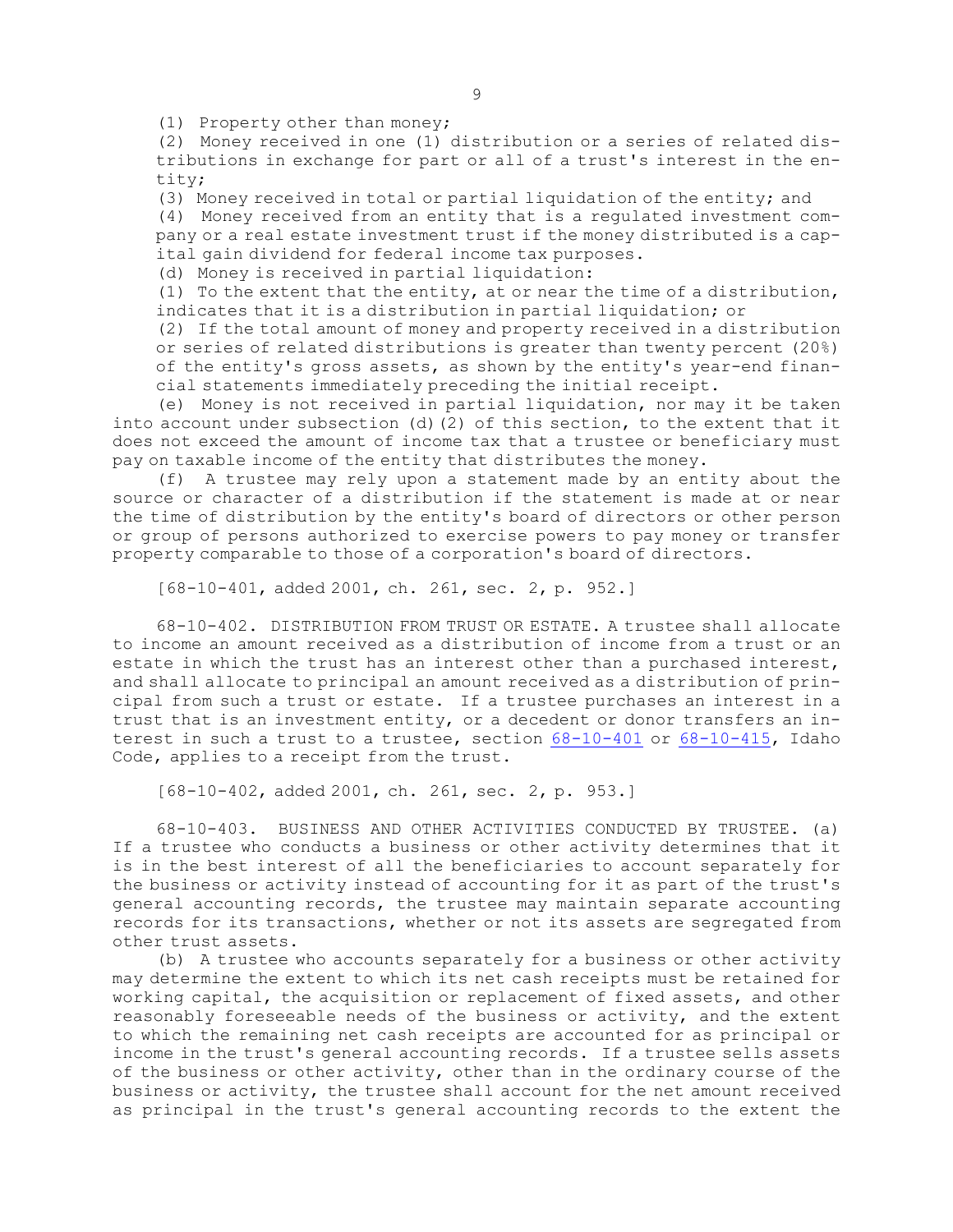trustee determines that the amount received is no longer required in the conduct of the business.

(c) Activities for which <sup>a</sup> trustee may maintain separate accounting records include:

(1) Retail, manufacturing, service and other traditional business activities;

(2) Farming;

(3) Raising and selling livestock and other animals;

- (4) Management of rental properties;
- (5) Extraction of minerals and other natural resources;
- (6) Timber operations; and
- (7) Activities to which section [68-10-414](https://legislature.idaho.gov/statutesrules/idstat/Title68/T68CH10/SECT68-10-414), Idaho Code, applies.

[68-10-403, added 2001, ch. 261, sec. 2, p. 953.]

68-10-404. PRINCIPAL RECEIPTS. <sup>A</sup> trustee shall allocate to principal:

(1) To the extent not allocated to income under this chapter, assets received from <sup>a</sup> transferor during the transferor's lifetime, <sup>a</sup> decedent's estate, <sup>a</sup> trust with <sup>a</sup> terminating income interest, or <sup>a</sup> payer under <sup>a</sup> contract naming the trust or its trustee as beneficiary;

(2) Money or other property received from the sale, exchange, liquidation, or change in form of <sup>a</sup> principal asset, including realized profit, subject to this part;

(3) Amounts recovered from third parties to reimburse the trust because of disbursements described in section [68-10-502](https://legislature.idaho.gov/statutesrules/idstat/Title68/T68CH10/SECT68-10-502)(a)(7), Idaho Code, or for other reasons to the extent not based on the loss of income;

(4) Proceeds of property taken by eminent domain, but <sup>a</sup> separate award made for the loss of income with respect to an accounting period during which <sup>a</sup> current income beneficiary had <sup>a</sup> mandatory income interest is income;

(5) Net income received in an accounting period during which there is no beneficiary to whom <sup>a</sup> trustee may or must distribute income; and

(6) Other receipts as provided in sections [68-10-408](https://legislature.idaho.gov/statutesrules/idstat/Title68/T68CH10/SECT68-10-408) through [68-10-415](https://legislature.idaho.gov/statutesrules/idstat/Title68/T68CH10/SECT68-10-415), Idaho Code.

[68-10-404, added 2001, ch. 261, sec. 2, p. 953.]

68-10-405. RENTAL PROPERTY. To the extent that a trustee accounts for receipts from rental property pursuant to this section, the trustee shall allocate to income an amount received as rent of real or personal property, including an amount received for cancellation or renewal of <sup>a</sup> lease. An amount received as <sup>a</sup> refundable deposit, including <sup>a</sup> security deposit or <sup>a</sup> deposit that is to be applied as rent for future periods, must be added to principal and held subject to the terms of the lease and is not available for distribution to <sup>a</sup> beneficiary until the trustee's contractual obligations have been satisfied with respect to that amount.

[68-10-405, added 2001, ch. 261, sec. 2, p. 954.]

68-10-406. OBLIGATION TO PAY MONEY. (a) An amount received as interest, whether determined at <sup>a</sup> fixed, variable or floating rate, on an obligation to pay money to the trustee, including an amount received as consideration for prepaying principal, must be allocated to income without any provision for amortization of premium.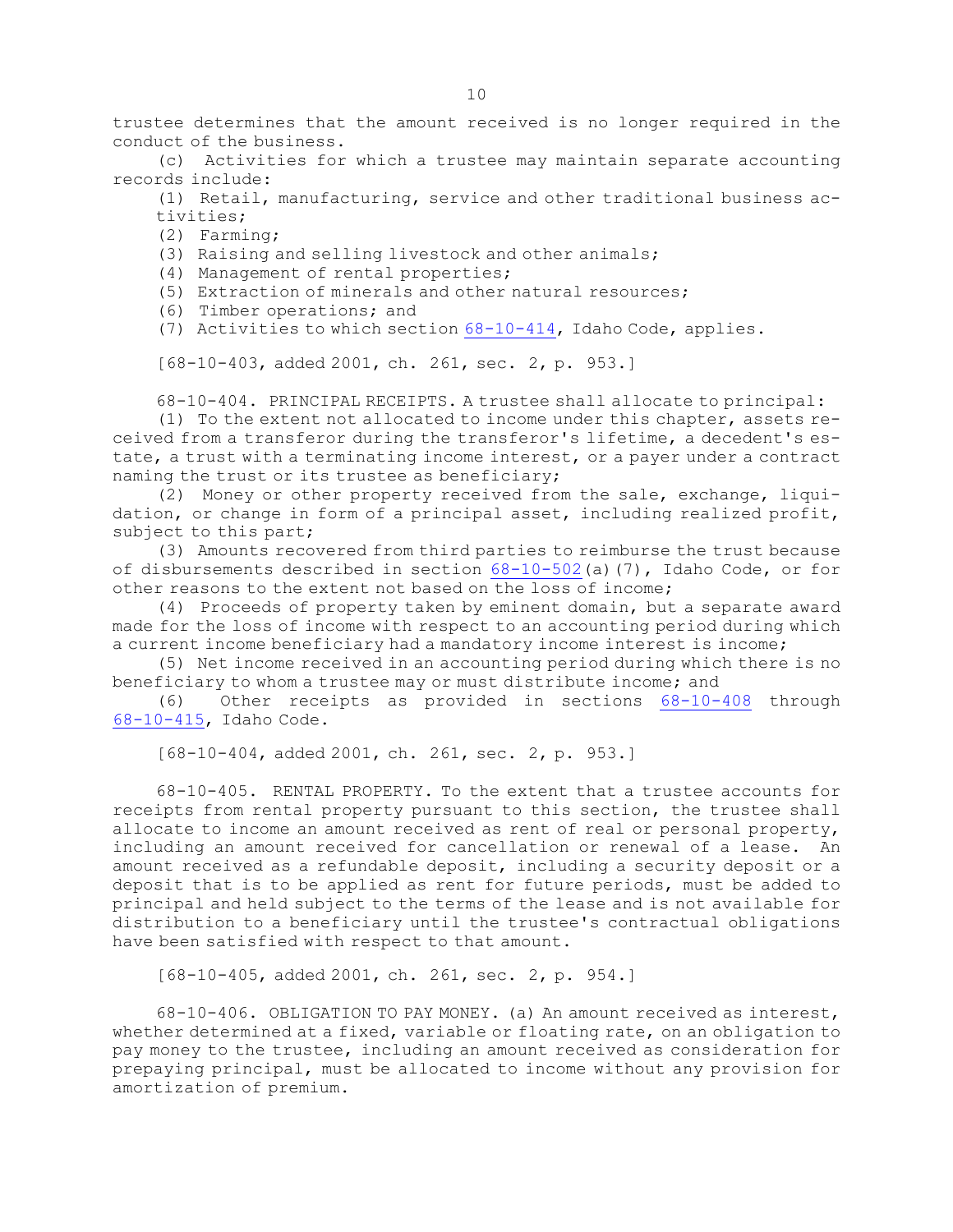(b) <sup>A</sup> trustee shall allocate to principal an amount received from the sale, redemption, or other disposition of an obligation to pay money to the trustee more than one (1) year after it is purchased or acquired by the trustee, including an obligation whose purchase price or value when it is acquired is less than its value at maturity. If the obligation matures within one (1) year after it is purchased or acquired by the trustee, an amount received in excess of its purchase price or its value when acquired by the trust must be allocated to income.

(c) This section does not apply to an obligation to which section [68-10-](https://legislature.idaho.gov/statutesrules/idstat/Title68/T68CH10/SECT68-10-409) [409](https://legislature.idaho.gov/statutesrules/idstat/Title68/T68CH10/SECT68-10-409), [68-10-410](https://legislature.idaho.gov/statutesrules/idstat/Title68/T68CH10/SECT68-10-410), [68-10-411](https://legislature.idaho.gov/statutesrules/idstat/Title68/T68CH10/SECT68-10-411), [68-10-412](https://legislature.idaho.gov/statutesrules/idstat/Title68/T68CH10/SECT68-10-412), [68-10-414](https://legislature.idaho.gov/statutesrules/idstat/Title68/T68CH10/SECT68-10-414) or [68-10-415](https://legislature.idaho.gov/statutesrules/idstat/Title68/T68CH10/SECT68-10-415), Idaho Code, applies.

[68-10-406, added 2001, ch. 261, sec. 2, p. 954.]

68-10-407. INSURANCE POLICIES AND SIMILAR CONTRACTS. (a) Except as otherwise provided in subsection (b) of this section, <sup>a</sup> trustee shall allocate to principal the proceeds of <sup>a</sup> life insurance policy or other contract in which the trust or its trustee is named as beneficiary, including <sup>a</sup> contract that insures the trust or its trustee against loss for damage to, destruction of, or loss of title to <sup>a</sup> trust asset. The trustee shall allocate dividends on an insurance policy to income if the premiums on the policy are paid from income, and to principal if the premiums are paid from principal.

(b) <sup>A</sup> trustee shall allocate to income proceeds of <sup>a</sup> contract that insures the trustee against loss of occupancy or other use by an income beneficiary, loss of income or, subject to section [68-10-403](https://legislature.idaho.gov/statutesrules/idstat/Title68/T68CH10/SECT68-10-403), Idaho Code, loss of profits from <sup>a</sup> business.

(c) This section does not apply to <sup>a</sup> contract to which section [68-10-](https://legislature.idaho.gov/statutesrules/idstat/Title68/T68CH10/SECT68-10-409) [409](https://legislature.idaho.gov/statutesrules/idstat/Title68/T68CH10/SECT68-10-409), Idaho Code, applies.

[68-10-407, added 2001, ch. 261, sec. 2, p. 954.]

68-10-408. INSUBSTANTIAL ALLOCATIONS NOT REQUIRED. If <sup>a</sup> trustee determines that an allocation between principal and income required by section [68-10-409](https://legislature.idaho.gov/statutesrules/idstat/Title68/T68CH10/SECT68-10-409), [68-10-410](https://legislature.idaho.gov/statutesrules/idstat/Title68/T68CH10/SECT68-10-410), [68-10-411](https://legislature.idaho.gov/statutesrules/idstat/Title68/T68CH10/SECT68-10-411), [68-10-412](https://legislature.idaho.gov/statutesrules/idstat/Title68/T68CH10/SECT68-10-412) or [68-10-415](https://legislature.idaho.gov/statutesrules/idstat/Title68/T68CH10/SECT68-10-415), Idaho Code, is insubstantial, the trustee may allocate the entire amount to principal unless one (1) of the circumstances described in section  $68-10-104$  (c), Idaho Code, applies to the allocation. This power may be exercised by <sup>a</sup> cotrustee in the circumstances described in section [68-10-104](https://legislature.idaho.gov/statutesrules/idstat/Title68/T68CH10/SECT68-10-104)(d), Idaho Code, and may be released for the reasons and in the manner described in section  $68-10-104$  (e), Idaho Code. An allocation is presumed to be insubstantial if:

(1) The amount of the allocation would increase or decrease net income in an accounting period, as determined before the allocation, by less than ten percent (10%); or

(2) The value of the asset producing the receipt for which the allocation would be made is less than ten percent (10%) of the total value of the trust's assets at the beginning of the accounting period.

[68-10-408, added 2001, ch. 261, sec. 2, p. 954.]

68-10-409. DEFERRED COMPENSATION, ANNUITIES, AND SIMILAR PAY-MENTS. (a) In this section:

(1) "Payment" means <sup>a</sup> payment that <sup>a</sup> trustee may receive over <sup>a</sup> fixed number of years or during the life of one (1) or more individuals because of services rendered or property transferred to the payer in exchange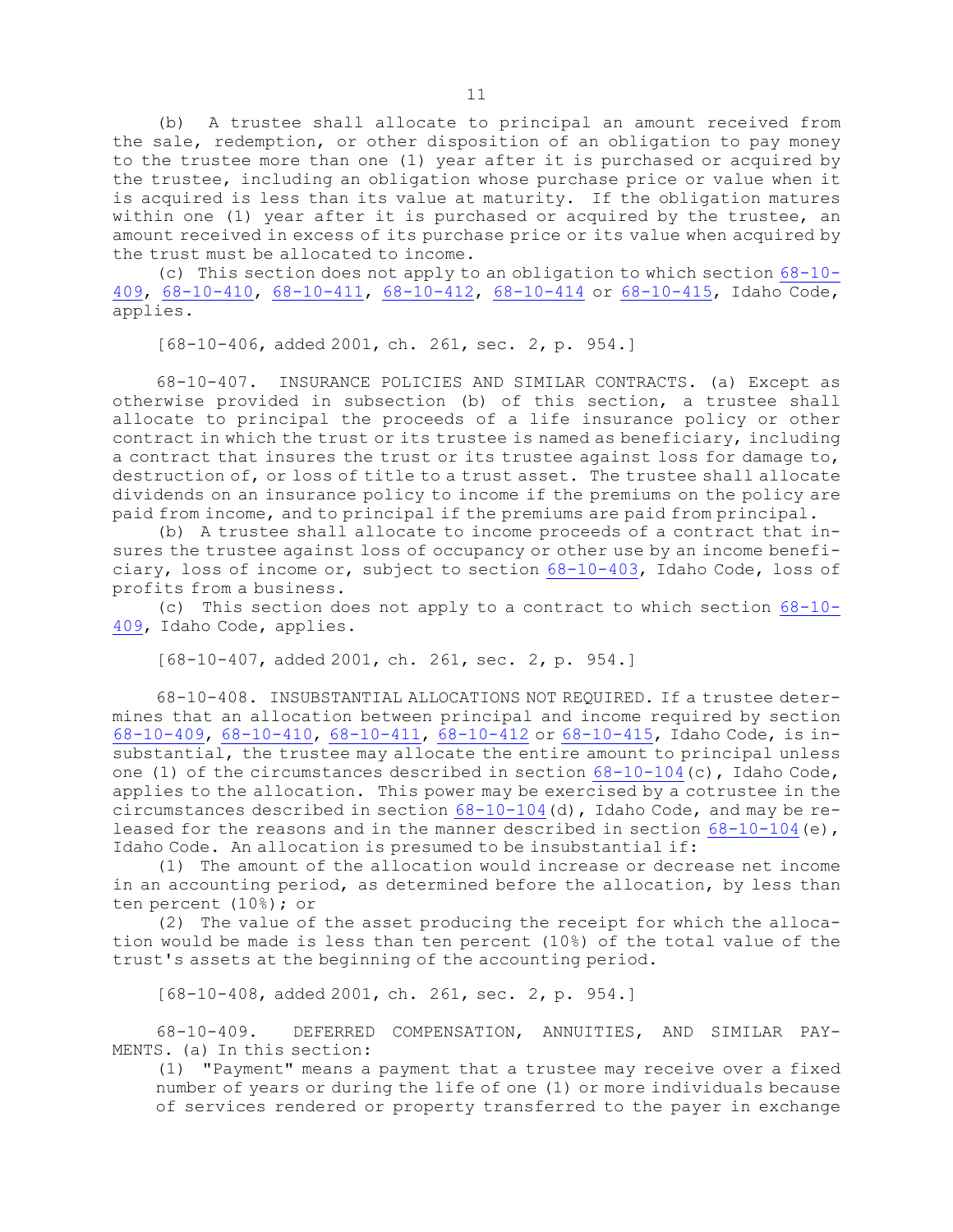for future payments. The term includes <sup>a</sup> payment made in money or property from the payer's general assets or from <sup>a</sup> separate fund created by the payer. For purposes of subsections (d), (e), (f) and (g) of this section, the term also includes any payment from any separate fund, regardless of the reason for the payment.

(2) "Separate fund" includes <sup>a</sup> private or commercial annuity, an individual retirement account, and <sup>a</sup> pension, profit-sharing, stock-bonus or stock-ownership plan.

(b) To the extent that <sup>a</sup> payment is characterized as interest, <sup>a</sup> dividend or <sup>a</sup> payment made in lieu of interest or <sup>a</sup> dividend, <sup>a</sup> trustee shall allocate the payment to income. The trustee shall allocate to principal the balance of the payment and any other payment received in the same accounting period that is not characterized as interest, <sup>a</sup> dividend or an equivalent payment.

(c) If no part of <sup>a</sup> payment is characterized as interest, <sup>a</sup> dividend or an equivalent payment, and all or part of the payment is required to be made, <sup>a</sup> trustee shall allocate to income ten percent (10%) of the part that is required to be made during the accounting period and the balance to principal. If no part of <sup>a</sup> payment is required to be made or the payment received is the entire amount to which the trustee is entitled, the trustee shall allocate the entire payment to principal. For purposes of this subsection, <sup>a</sup> payment is not "required to be made" to the extent that it is made because the trustee exercises <sup>a</sup> right of withdrawal.

(d) Except as otherwise provided in subsection (e) of this section, subsections (f) and (g) of this section apply, and subsections (b) and (c) of this section do not apply, in determining the allocation of <sup>a</sup> payment made from <sup>a</sup> separate fund to:

(1) <sup>A</sup> trust to which an election to qualify for <sup>a</sup> marital deduction under section 2056(b)(7) of the Internal Revenue Code of 1986, as amended, 26 U.S.C. section 2056(b)(7), as amended, has been made; or

(2) <sup>A</sup> trust that qualifies for the marital deduction under section 2056(b)(5) of the Internal Revenue Code of 1986, as amended, 26 U.S.C. section  $2056(b)(5)$ , as amended.

(e) Subsections (d), (f) and (g) of this section do not apply if and to the extent that the series of payments would, without the application of subsection (d) of this section, qualify for the marital deduction under section 2056(b)(7)(C) of the Internal Revenue Code of 1986, as amended, 26 U.S.C. section  $2056(b)$  (7) (C), as amended.

(f) <sup>A</sup> trustee shall determine the internal income of each separate fund for the accounting period as if the separate fund were <sup>a</sup> trust subject to this act. Upon request of the surviving spouse, the trustee shall demand that the person administering the separate fund distribute the internal income to the trust. The trustee shall allocate <sup>a</sup> payment from the separate fund to income to the extent of the internal income of the separate fund and distribute that amount to the surviving spouse. The trustee shall allocate the balance of the payment to principal. Upon request of the surviving spouse, the trustee shall allocate principal to income to the extent the internal income of the separate fund exceeds payments made from the separate fund to the trust during the accounting period.

(g) If <sup>a</sup> trustee cannot determine the internal income of <sup>a</sup> separate fund but can determine the value of the separate fund, the internal income of the separate fund is deemed to equal four percent (4%) of the fund's value, according to the most recent statement of value preceding the beginning of the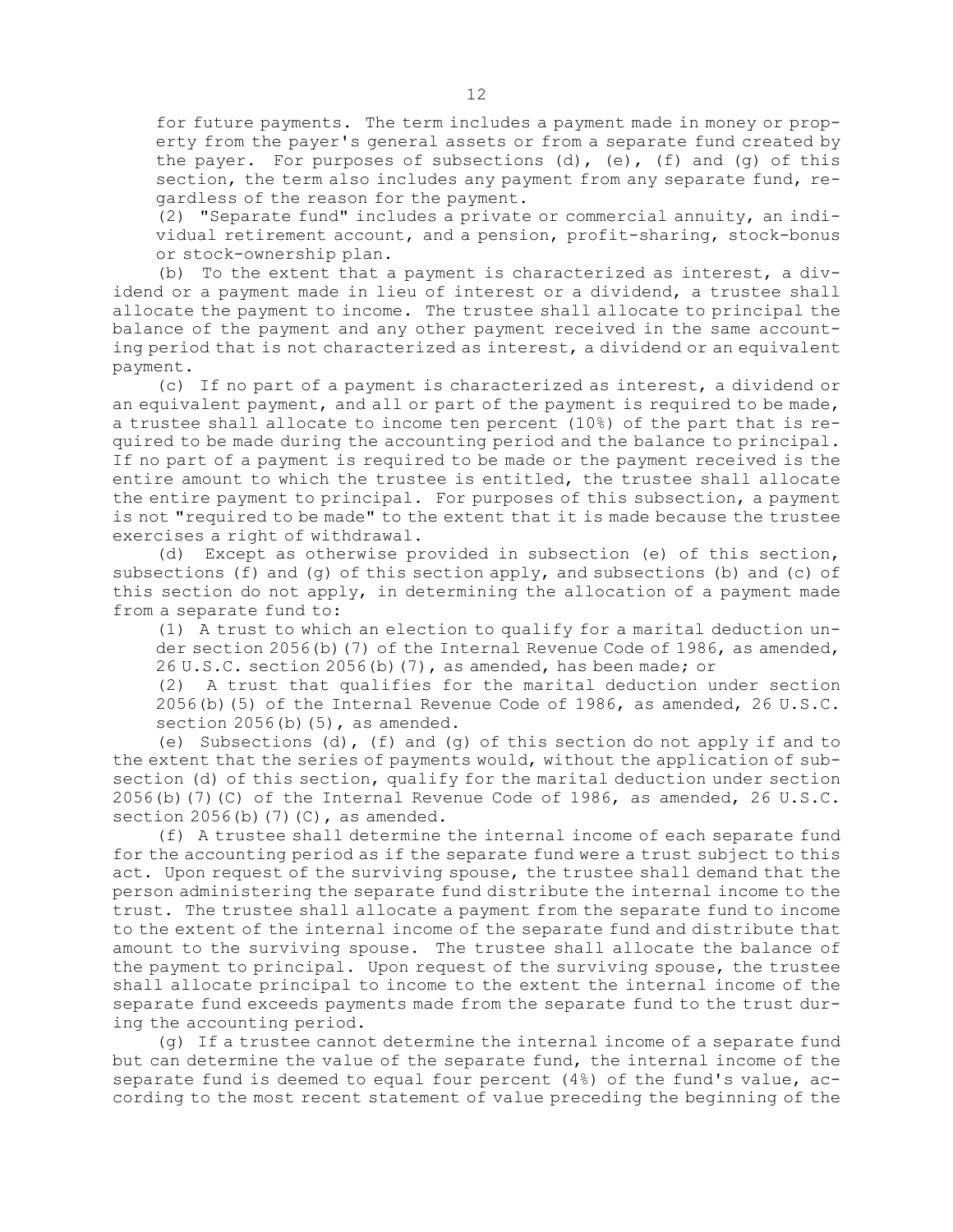accounting period. If the trustee can determine neither the internal income of the separate fund nor the fund's value, the internal income of the fund is deemed to equal the product of the interest rate and the present value of the expected future payments, as determined under section 7520 of the Internal Revenue Code of 1986, as amended, 26 U.S.C. section 7520, as amended, for the month preceding the accounting period for which the computation is made.

(h) This section does not apply to <sup>a</sup> payment to which section [68-10-410](https://legislature.idaho.gov/statutesrules/idstat/Title68/T68CH10/SECT68-10-410), Idaho Code, applies.

[68-10-409, added 2001, ch. 261, sec. 2, p. 955; am. 2009, ch. 64, sec. 1, p. 175.]

68-10-410. LIQUIDATING ASSET. (a) In this section, "liquidating asset" means an asset whose value will diminish or terminate because the asset is expected to produce receipts for <sup>a</sup> period of limited duration. The term includes <sup>a</sup> leasehold, patent, copyright, royalty right and right to receive payments during <sup>a</sup> period of more than one (1) year under an arrangement that does not provide for the payment of interest on the unpaid balance. The term does not include <sup>a</sup> payment subject to section [68-10-409](https://legislature.idaho.gov/statutesrules/idstat/Title68/T68CH10/SECT68-10-409), Idaho Code, resources subject to section [68-10-411](https://legislature.idaho.gov/statutesrules/idstat/Title68/T68CH10/SECT68-10-411), Idaho Code, timber subject to section [68-10-412](https://legislature.idaho.gov/statutesrules/idstat/Title68/T68CH10/SECT68-10-412), Idaho Code, an activity subject to section [68-10-414](https://legislature.idaho.gov/statutesrules/idstat/Title68/T68CH10/SECT68-10-414), Idaho Code, an asset subject to section [68-10-415](https://legislature.idaho.gov/statutesrules/idstat/Title68/T68CH10/SECT68-10-415), Idaho Code, or any asset for which the trustee establishes <sup>a</sup> reserve for depreciation under section [68-10-503](https://legislature.idaho.gov/statutesrules/idstat/Title68/T68CH10/SECT68-10-503), Idaho Code.

(b) <sup>A</sup> trustee shall allocate to income ten percent (10%) of the receipts from <sup>a</sup> liquidating asset and the balance to principal.

[68-10-410, added 2001, ch. 261, sec. 2, p. 955.]

68-10-411. MINERALS, WATER AND OTHER NATURAL RESOURCES. (a) To the extent that <sup>a</sup> trustee accounts for receipts from an interest in minerals or other natural resources pursuant to this section, the trustee shall allocate them as follows:

(1) If received as nominal delay rental or nominal annual rent on <sup>a</sup> lease, <sup>a</sup> receipt must be allocated to income;

(2) If received from <sup>a</sup> production payment, <sup>a</sup> receipt must be allocated to income if and to the extent that the agreement creating the production payment provides <sup>a</sup> factor for interest or its equivalent. The balance must be allocated to principal;

(3) If an amount received as <sup>a</sup> royalty, shut-in-well payment, take-orpay payment, bonus, or delay rental is more than nominal, ninety percent (90%) must be allocated to principal and the balance to income;

(4) If an amount is received from <sup>a</sup> working interest or any other interest not provided for in paragraph (1), (2) or (3) of this subsection, ninety percent (90%) of the net amount received must be allocated to principal and the balance to income.

(b) An amount received on account of an interest in water that is renewable must be allocated to income. If the water is not renewable, ninety percent (90%) of the amount must be allocated to principal and the balance to income.

(c) This chapter applies whether or not <sup>a</sup> decedent or donor was extracting minerals, water, or other natural resources before the interest became subject to the trust.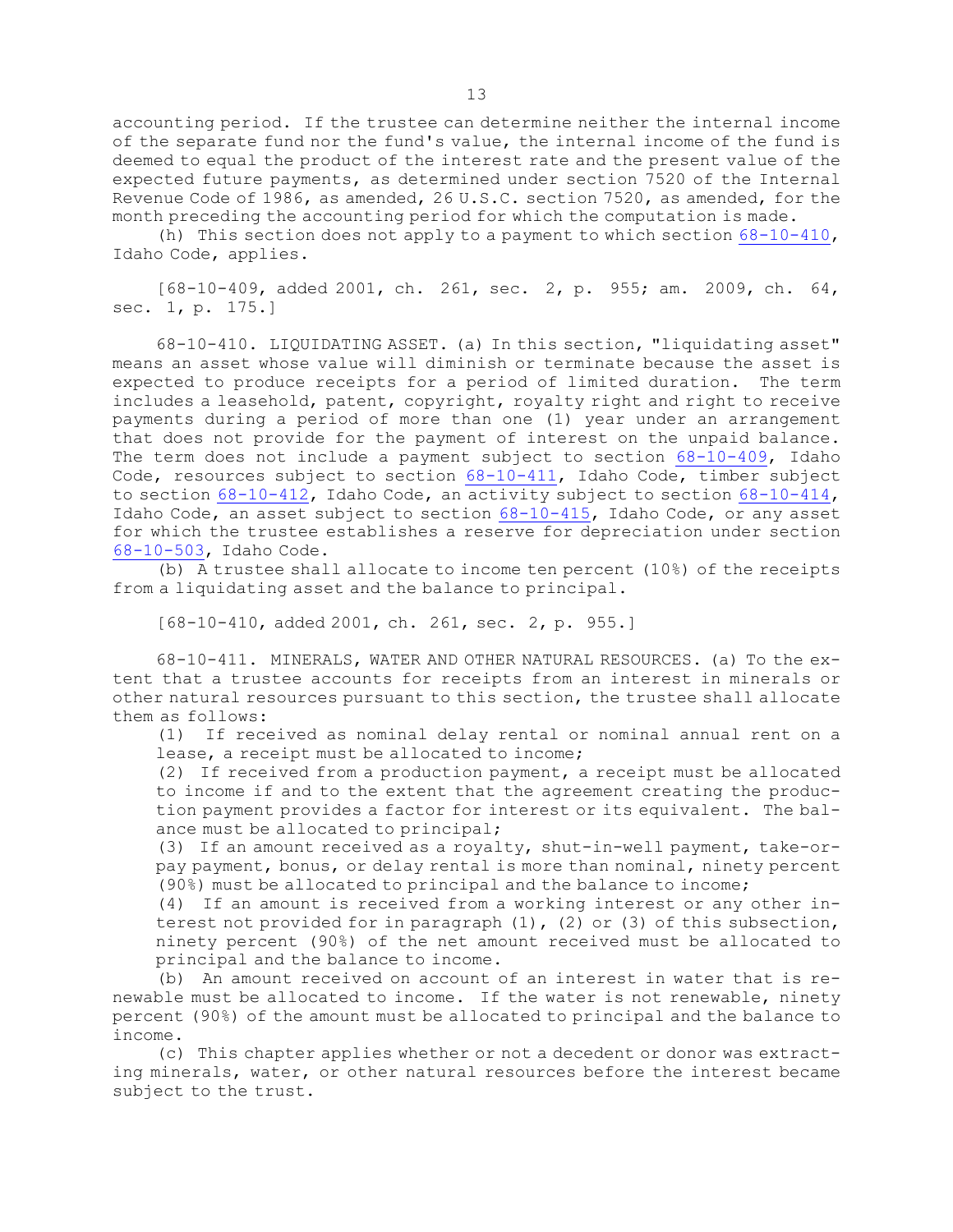(d) If <sup>a</sup> trust owns an interest in minerals, water or other natural resources on the effective date of this chapter, the trustee may allocate receipts from the interest as provided in this chapter or in the manner used by the trustee before the effective date of this chapter. If the trust acquires an interest in minerals, water or other natural resources after the effective date of this chapter, the trustee shall allocate receipts from the interest as provided in this chapter.

[68-10-411, added 2001, ch. 261, sec. 2, p. 956.]

68-10-412. TIMBER. (a) To the extent that <sup>a</sup> trustee accounts for receipts from the sale of timber and related products pursuant to this section, the trustee shall allocate the net receipts:

(1) To income to the extent that the amount of timber removed from the land does not exceed the rate of growth of the timber during the accounting periods in which <sup>a</sup> beneficiary has <sup>a</sup> mandatory income interest;

(2) To principal to the extent that the amount of timber removed from the land exceeds the rate of growth of the timber or the net receipts are from the sale of standing timber;

(3) To or between income and principal if the net receipts are from the lease of timberland or from <sup>a</sup> contract to cut timber from land owned by <sup>a</sup> trust, by determining the amount of timber removed from the land under the lease or contract and applying the rules in paragraphs (1) and (2) of this subsection; or

(4) To principal to the extent that advance payments, bonuses, and other payments are not allocated pursuant to paragraph (1), (2) or (3) of this subsection.

(b) In determining net receipts to be allocated pursuant to subsection (a) of this section, <sup>a</sup> trustee shall deduct and transfer to principal <sup>a</sup> reasonable amount for depletion.

(c) This chapter applies whether or not <sup>a</sup> decedent or transferor was harvesting timber from the property before it became subject to the trust.

(d) If <sup>a</sup> trust owns an interest in timberland on the effective date of this chapter, the trustee may allocate net receipts from the sale of timber and related products as provided in this chapter or in the manner used by the trustee before the effective date of this chapter. If the trust acquires an interest in timberland after the effective date of this chapter, the trustee shall allocate net receipts from the sale of timber and related products as provided in this chapter.

[68-10-412, added 2001, ch. 261, sec. 2, p. 956.]

68-10-413. PROPERTY NOT PRODUCTIVE OF INCOME. (a) If <sup>a</sup> marital deduction is allowed for all or part of <sup>a</sup> trust whose assets consist substantially of property that does not provide the spouse with sufficient income from or use of the trust assets, and if the amounts that the trustee transfers from principal to income under section [68-10-104](https://legislature.idaho.gov/statutesrules/idstat/Title68/T68CH10/SECT68-10-104), Idaho Code, and distributes to the spouse from principal pursuant to the terms of the trust are insufficient to provide the spouse with the beneficial enjoyment required to obtain the marital deduction, the spouse may require the trustee to make property productive of income, convert property within <sup>a</sup> reasonable time, or exercise the power conferred by section  $68-10-104$  (a), Idaho Code. The trustee may decide which action or combination of actions to take.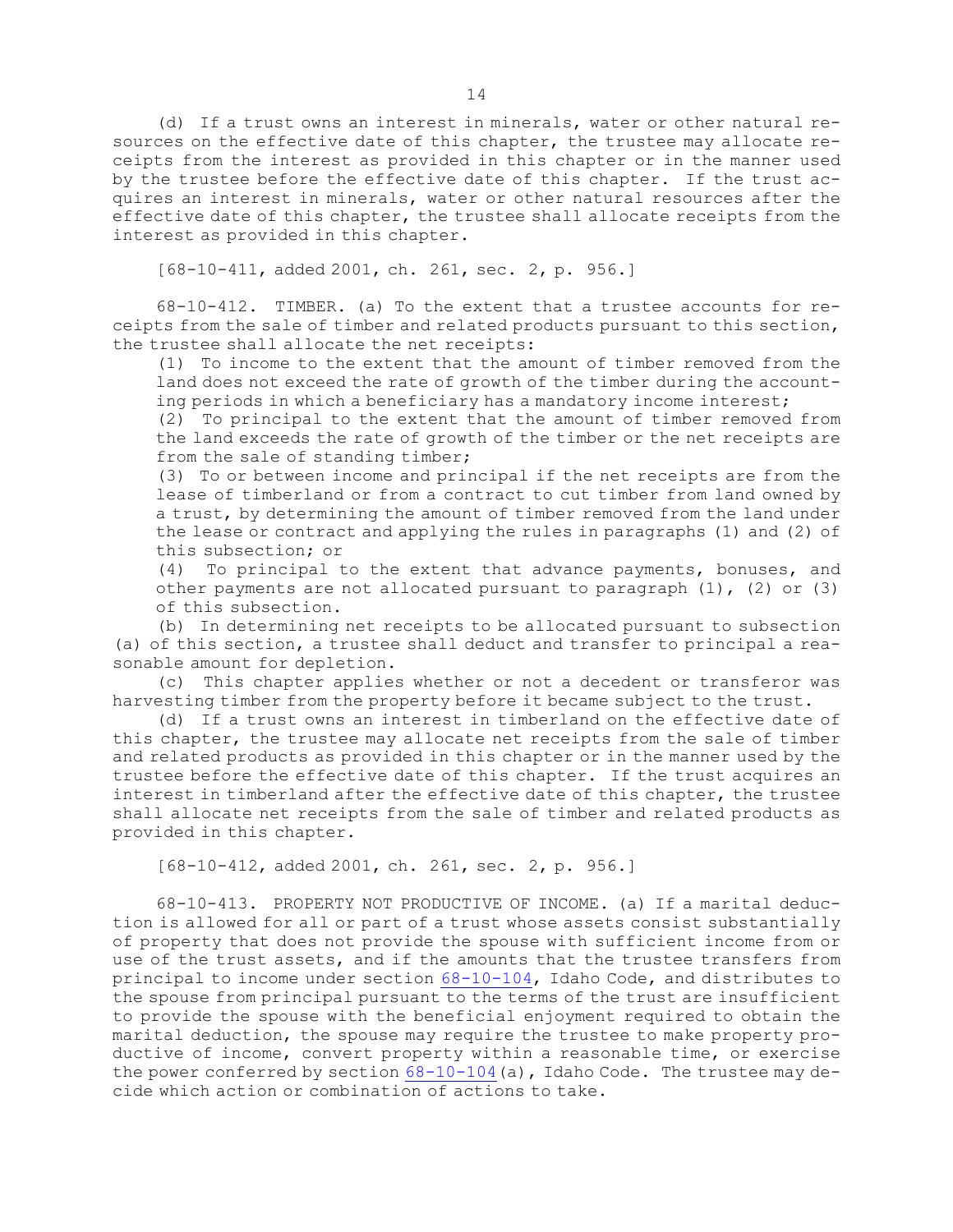(b) In cases not governed by subsection (a) of this section, proceeds from the sale or other disposition of an asset are principal without regard to the amount of income the asset produces during any accounting period.

[68-10-413, added 2001, ch. 261, sec. 2, p. 957.]

68-10-414. DERIVATIVES AND OPTIONS. (a) In this section, "derivative" means <sup>a</sup> contract or financial instrument or <sup>a</sup> combination of contracts and financial instruments which give <sup>a</sup> trust the right or obligation to participate in some or all changes in the price of <sup>a</sup> tangible or intangible asset or group of assets, or changes in <sup>a</sup> rate, an index of prices or rates, or other market indicator for an asset or <sup>a</sup> group of assets.

(b) To the extent that <sup>a</sup> trustee does not account under section [68-10-](https://legislature.idaho.gov/statutesrules/idstat/Title68/T68CH10/SECT68-10-403) [403](https://legislature.idaho.gov/statutesrules/idstat/Title68/T68CH10/SECT68-10-403), Idaho Code, for transactions in derivatives, the trustee shall allocate to principal receipts from and disbursements made in connection with those transactions.

(c) If <sup>a</sup> trustee grants an option to buy property from the trust, whether or not the trust owns the property when the option is granted, grants an option that permits another person to sell property to the trust, or acquires an option to buy property for the trust or an option to sell an asset owned by the trust, and the trustee or other owner of the asset is required to deliver the asset if the option is exercised, an amount received for granting the option must be allocated to principal. An amount paid to acquire the option must be paid from principal. <sup>A</sup> gain or loss realized upon the exercise of an option, including an option granted to <sup>a</sup> trustor of the trust for services rendered, must be allocated to principal.

[68-10-414, added 2001, ch. 261, sec. 2, p. 957.]

68-10-415. ASSET-BACKED SECURITIES. (a) In this section, "asset-backed security" means an asset whose value is based upon the right it gives the owner to receive distributions from the proceeds of financial assets that provide collateral for the security. The term includes an asset that gives the owner the right to receive from the collateral financial assets only the interest or other current return or only the proceeds other than interest or current return. The term does not include an asset to which section  $68-10-401$  or  $68-10-409$ , Idaho Code, applies.

(b) If <sup>a</sup> trust receives <sup>a</sup> payment from interest or other current return and from other proceeds of the collateral financial assets, the trustee shall allocate to income the portion of the payment which the payer identifies as being from interest or other current return and shall allocate the balance of the payment to principal.

(c) If <sup>a</sup> trust receives one (1) or more payments in exchange for the trust's entire interest in an asset-backed security in one (1) accounting period, the trustee shall allocate the payments to principal. If <sup>a</sup> payment is one (1) of <sup>a</sup> series of payments that will result in the liquidation of the trust's interest in the security over more than one (1) accounting period, the trustee shall allocate ten percent (10%) of the payment to income and the balance to principal.

[68-10-415, added 2001, ch. 261, sec. 2, p. 958.]

### PART 5.

ALLOCATION OF DISBURSEMENTS DURING ADMINISTRATION OF TRUST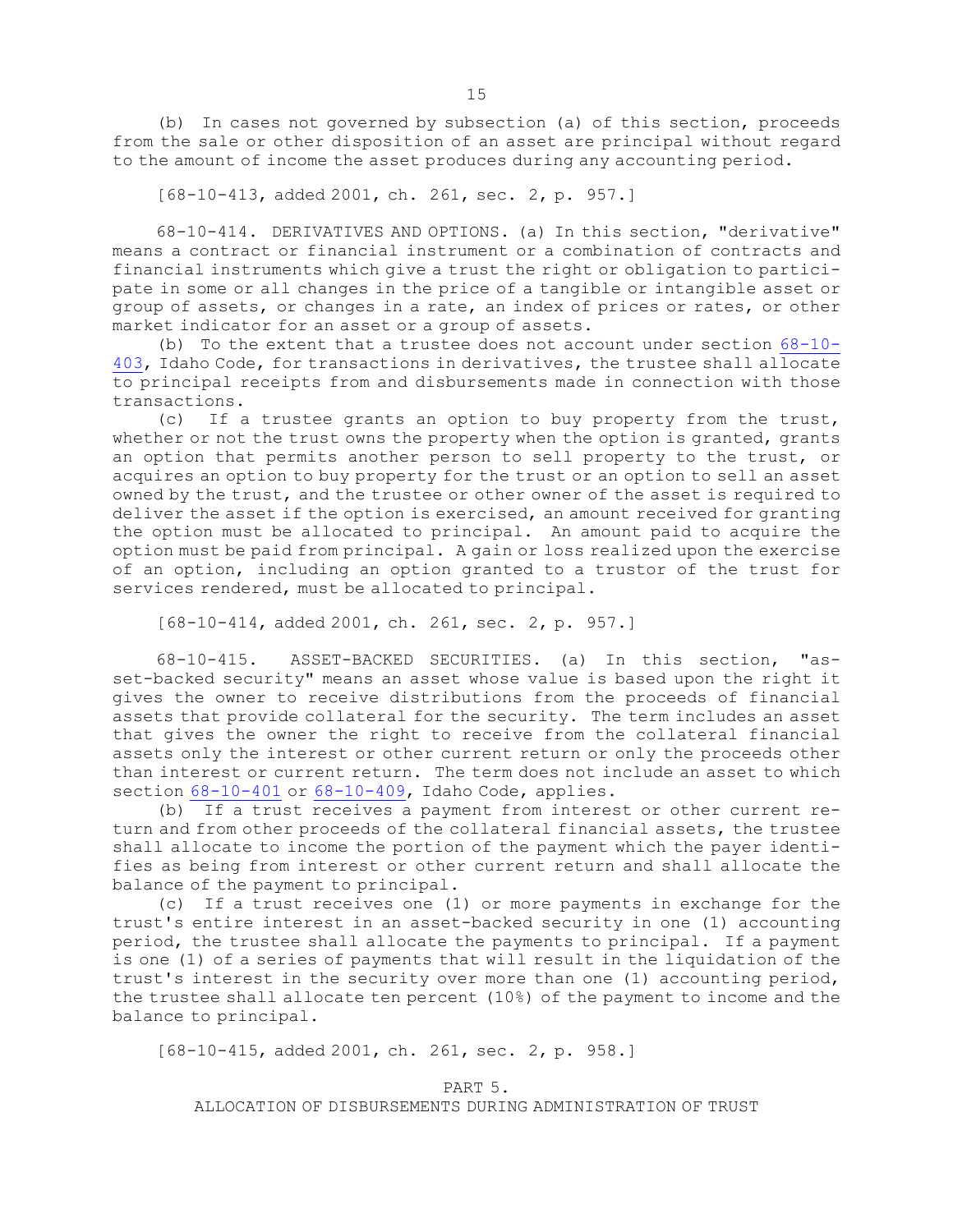68-10-501. DISBURSEMENTS FROM INCOME. A trustee shall make the following disbursements from income to the extent that they are not disbursements to which section  $68-10-201(2)$  $68-10-201(2)$  (B) or (2)(C), Idaho Code, applies:

(1) One-half  $(1/2)$  of the regular compensation of the trustee and of any person providing investment advisory or custodial services to the trustee;

(2) One-half  $(1/2)$  of all expenses for accountings, judicial proceedings, or other matters that involve both the income and remainder interests;

(3) All of the other ordinary expenses incurred in connection with the administration, management, or preservation of trust property and the distribution of income, including interest, ordinary repairs, regularly recurring taxes assessed against principal, and expenses of <sup>a</sup> proceeding or other matter that concerns primarily the income interest; and

(4) Recurring premiums on insurance covering the loss of <sup>a</sup> principal asset or the loss of income from or use of the asset.

[68-10-501, added 2001, ch. 261, sec. 2, p. 958.]

68-10-502. DISBURSEMENTS FROM PRINCIPAL. (a) A trustee shall make the following disbursements from principal:

(1) The remaining one-half  $(1/2)$  of the disbursements described in section  $68-10-501(1)$  $68-10-501(1)$  and  $(2)$ , Idaho Code;

(2) All of the trustee's compensation calculated on principal as <sup>a</sup> fee for acceptance, distribution or termination, and disbursements made to prepare property for sale;

(3) Payments on the principal of <sup>a</sup> trust debt;

(4) Expenses of <sup>a</sup> proceeding that concerns primarily principal, including <sup>a</sup> proceeding to construe the trust or to protect the trust or its property;

(5) Premiums paid on <sup>a</sup> policy of insurance not described in section  $68-10-501(4)$  $68-10-501(4)$ , Idaho Code, of which the trust is the owner and beneficiary;

(6) Estate, inheritance and other transfer taxes, including penalties, apportioned to the trust; and

(7) Disbursements related to environmental matters, including reclamation, assessing environmental conditions, remedying and removing environmental contamination, monitoring remedial activities and the release of substances, preventing future releases of substances, collecting amounts from persons liable or potentially liable for the costs of those activities, penalties imposed under environmental laws, rules or regulations and other payments made to comply with those laws, rules or regulations, statutory or common law claims by third parties, and defending claims based on environmental matters.

(b) If <sup>a</sup> principal asset is encumbered with an obligation that requires income from that asset to be paid directly to the creditor, the trustee shall transfer from principal to income an amount equal to the income paid to the creditor in reduction of the principal balance of the obligation.

[68-10-502, added 2001, ch. 261, sec. 2, p. 958.]

68-10-503. TRANSFERS FROM INCOME TO PRINCIPAL FOR DEPRECIATION. (a) In this section, "depreciation" means <sup>a</sup> reduction in value due to wear, tear, decay, corrosion or gradual obsolescence of <sup>a</sup> fixed asset having <sup>a</sup> useful life of more than one (1) year.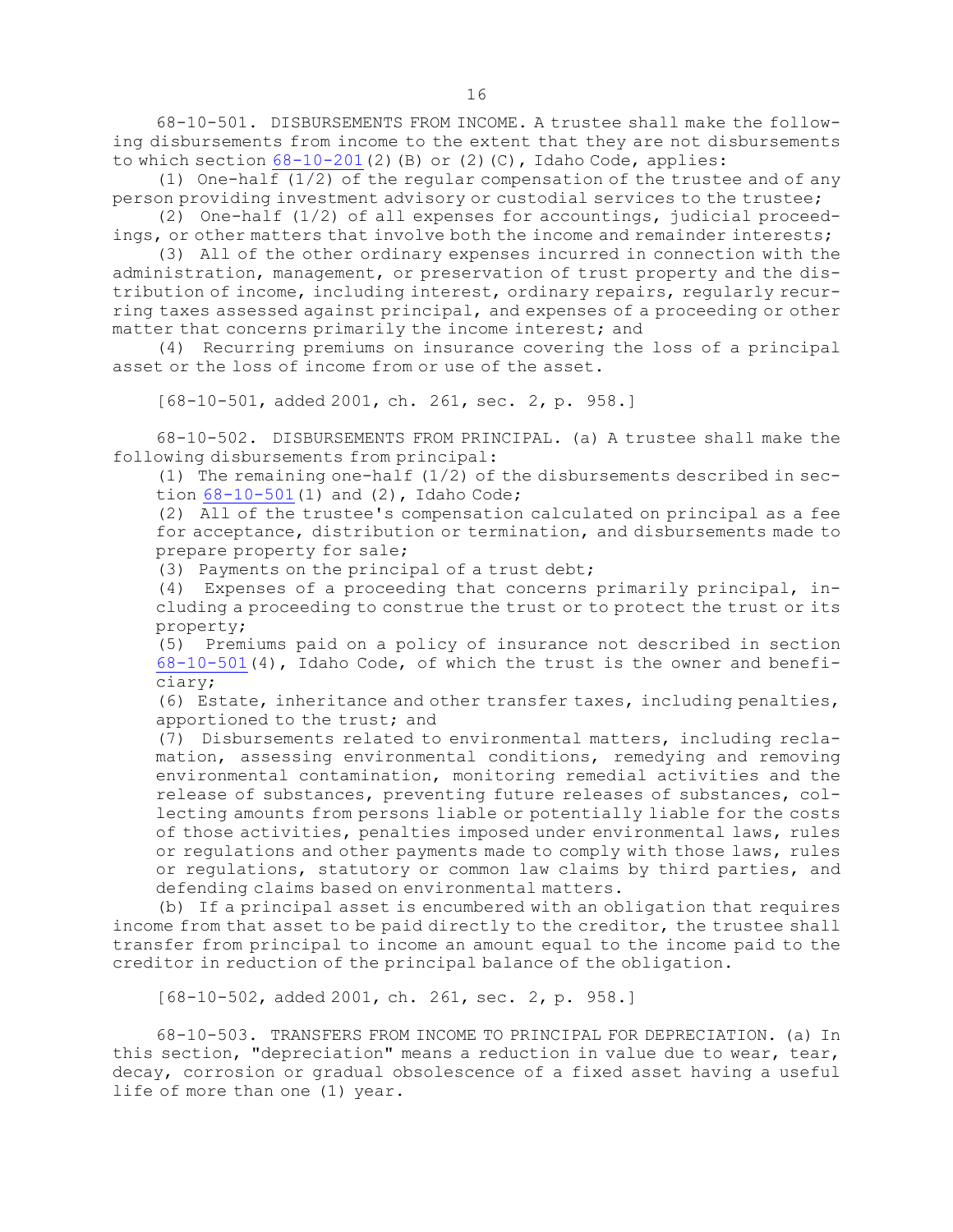(b) <sup>A</sup> trustee may transfer to principal <sup>a</sup> reasonable amount of the net cash receipts from <sup>a</sup> principal asset that is subject to depreciation, but may not transfer any amount for depreciation:

(1) Of that portion of real property used or available for use by <sup>a</sup> beneficiary as <sup>a</sup> residence or of tangible personal property held or made available for the personal use or enjoyment of <sup>a</sup> beneficiary;

(2) During the administration of <sup>a</sup> decedent's estate; or

(3) Under this section if the trustee is accounting under section [68-10-403](https://legislature.idaho.gov/statutesrules/idstat/Title68/T68CH10/SECT68-10-403), Idaho Code, for the business or activity in which the asset is used.

(c) An amount transferred to principal need not be held as <sup>a</sup> separate fund.

[68-10-503, added 2001, ch. 261, sec. 2, p. 959.]

68-10-504. TRANSFERS FROM INCOME TO REIMBURSE PRINCIPAL. (a) If <sup>a</sup> trustee makes or expects to make <sup>a</sup> principal disbursement described in this section, the trustee may transfer an appropriate amount from income to principal in one (1) or more accounting periods to reimburse principal or to provide <sup>a</sup> reserve for future principal disbursements.

(b) Principal disbursements to which subsection (a) of this section applies include the following, but only to the extent that the trustee has not been and does not expect to be reimbursed by <sup>a</sup> third party:

(1) An amount chargeable to income but paid from principal because it is unusually large, including extraordinary repairs;

(2) <sup>A</sup> capital improvement to <sup>a</sup> principal asset, whether in the form of changes to an existing asset or the construction of <sup>a</sup> new asset, including special assessments;

(3) Disbursements made to prepare property for rental, including tenant allowances, leasehold improvements and broker's commissions;

(4) Periodic payments on an obligation secured by <sup>a</sup> principal asset to the extent that the amount transferred from income to principal for depreciation is less than the periodic payments; and

(5) Disbursements described in section [68-10-502](https://legislature.idaho.gov/statutesrules/idstat/Title68/T68CH10/SECT68-10-502)(a)(7), Idaho Code.

(c) If the asset whose ownership gives rise to the disbursements becomes subject to <sup>a</sup> successive income interest after an income interest ends, <sup>a</sup> trustee may continue to transfer amounts from income to principal as provided in subsection (a) of this section.

[68-10-504, added 2001, ch. 261, sec. 2, p. 959.]

68-10-505. INCOME TAXES. (a) <sup>A</sup> tax required to be paid by <sup>a</sup> trustee based on receipts allocated to income must be paid from income.

(b) <sup>A</sup> tax required to be paid by <sup>a</sup> trustee based on receipts allocated to principal must be paid from principal, even if the tax is called an income tax by the taxing authority.

(c) <sup>A</sup> tax required to be paid by <sup>a</sup> trustee on the trust's share of an entity's taxable income must be paid:

(1) From income to the extent that receipts from the entity are allocated only to income;

(2) From principal to the extent that receipts from the entity are allocated only to principal;

(3) Proportionately from principal and income to the extent that receipts from the entity are allocated to both income and principal; and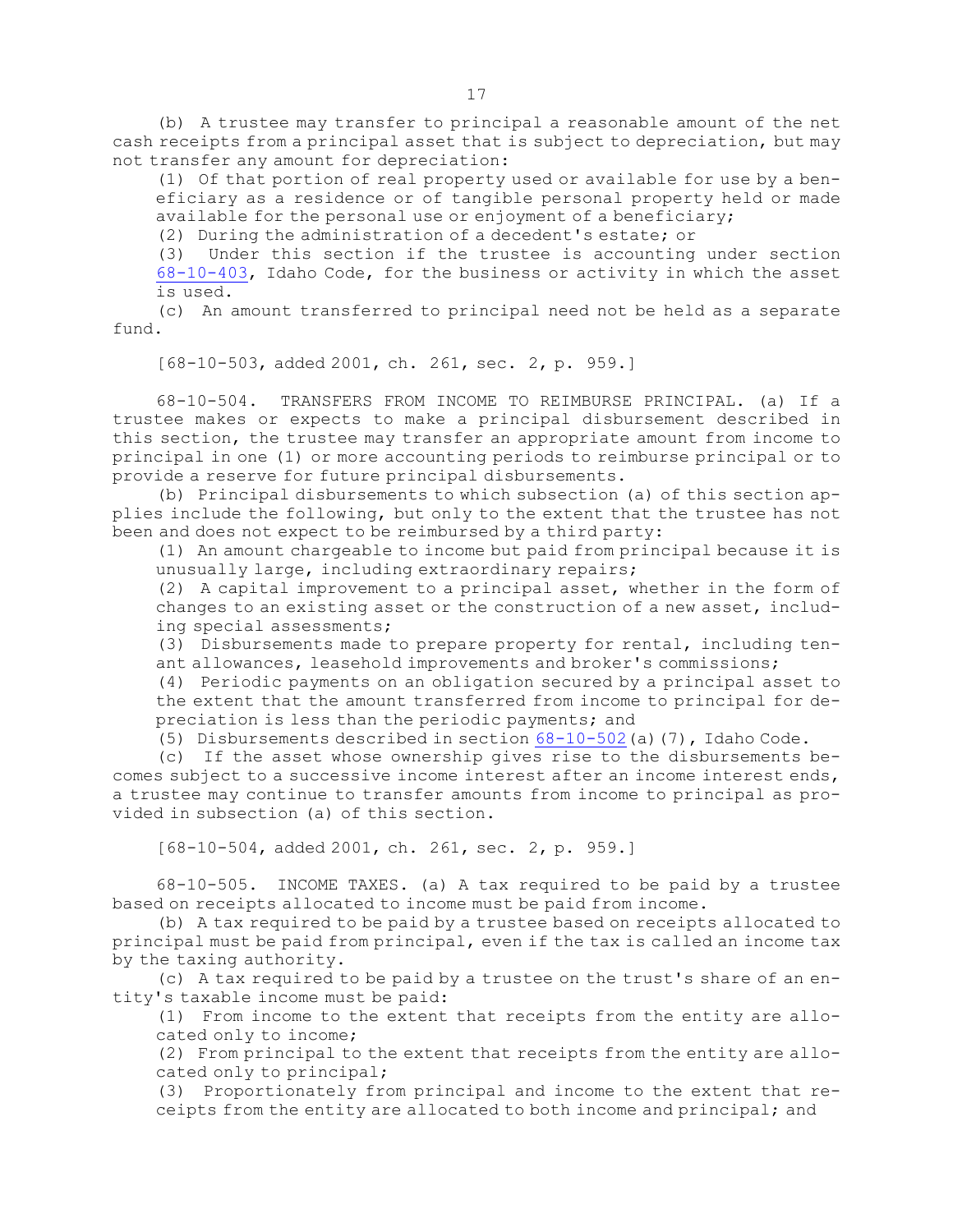(4) From principal to the extent that the tax exceeds the total receipts from the entity.

(d) After applying subsections (a) through (c) of this section, the trustee shall adjust income or principal receipts to the extent that the trust's taxes are reduced because the trust receives <sup>a</sup> deduction for payments made to <sup>a</sup> beneficiary.

[68-10-505, added 2001, ch. 261, sec. 2, p. 960; am. 2009, ch. 64, sec. 2, p. 176.]

68-10-506. ADJUSTMENTS BETWEEN PRINCIPAL AND INCOME BECAUSE OF TAXES. (a) <sup>A</sup> fiduciary may make adjustments between principal and income to offset the shifting of economic interests or tax benefits between income beneficiaries and remainder beneficiaries which arise from:

(1) Elections and decisions, other than those described in subsection (b) of this section, that the fiduciary makes from time to time regard-

ing tax matters;

(2) An income tax or any other tax that is imposed upon the fiduciary or <sup>a</sup> beneficiary as <sup>a</sup> result of <sup>a</sup> transaction involving, or <sup>a</sup> distribution from, the estate or trust; or

(3) The ownership by an estate or trust of an interest in an entity whose taxable income, whether or not distributed, is includable in the taxable income of the estate, trust or beneficiary.

(b) If the amount of an estate tax marital deduction or charitable contribution deduction is reduced because <sup>a</sup> fiduciary deducts an amount paid from principal for income tax purposes instead of deducting it for estate tax purposes, and as <sup>a</sup> result estate taxes paid from principal are increased and income taxes paid by an estate, trust or beneficiary are decreased, each estate, trust or beneficiary that benefits from the decrease in income tax shall reimburse the principal from which the increase in estate tax is paid. The total reimbursement must equal the increase in the estate tax to the extent that the principal used to pay the increase would have qualified for <sup>a</sup> marital deduction or charitable contribution deduction but for the payment. The proportionate share of the reimbursement for each estate, trust or beneficiary whose income taxes are reduced must be the same as its proportionate share of the total decrease in income tax. An estate or trust shall reimburse principal from income.

[68-10-506, added 2001, ch. 261, sec. 2, p. 960.]

### PART 6.

### MISCELLANEOUS PROVISIONS

68-10-601. UNIFORMITY OF APPLICATION AND CONSTRUCTION. In applying and construing this chapter, consideration must be given to the need to promote uniformity of the law with respect to its subject matter among states that enact it.

[68-10-601, added 2001, ch. 261, sec. 2, p. 961.]

68-10-602. SEVERABILITY CLAUSE. If any provision of this chapter or its application to any person or circumstance is held invalid, the invalidity does not affect other provisions or applications of this chapter which can be